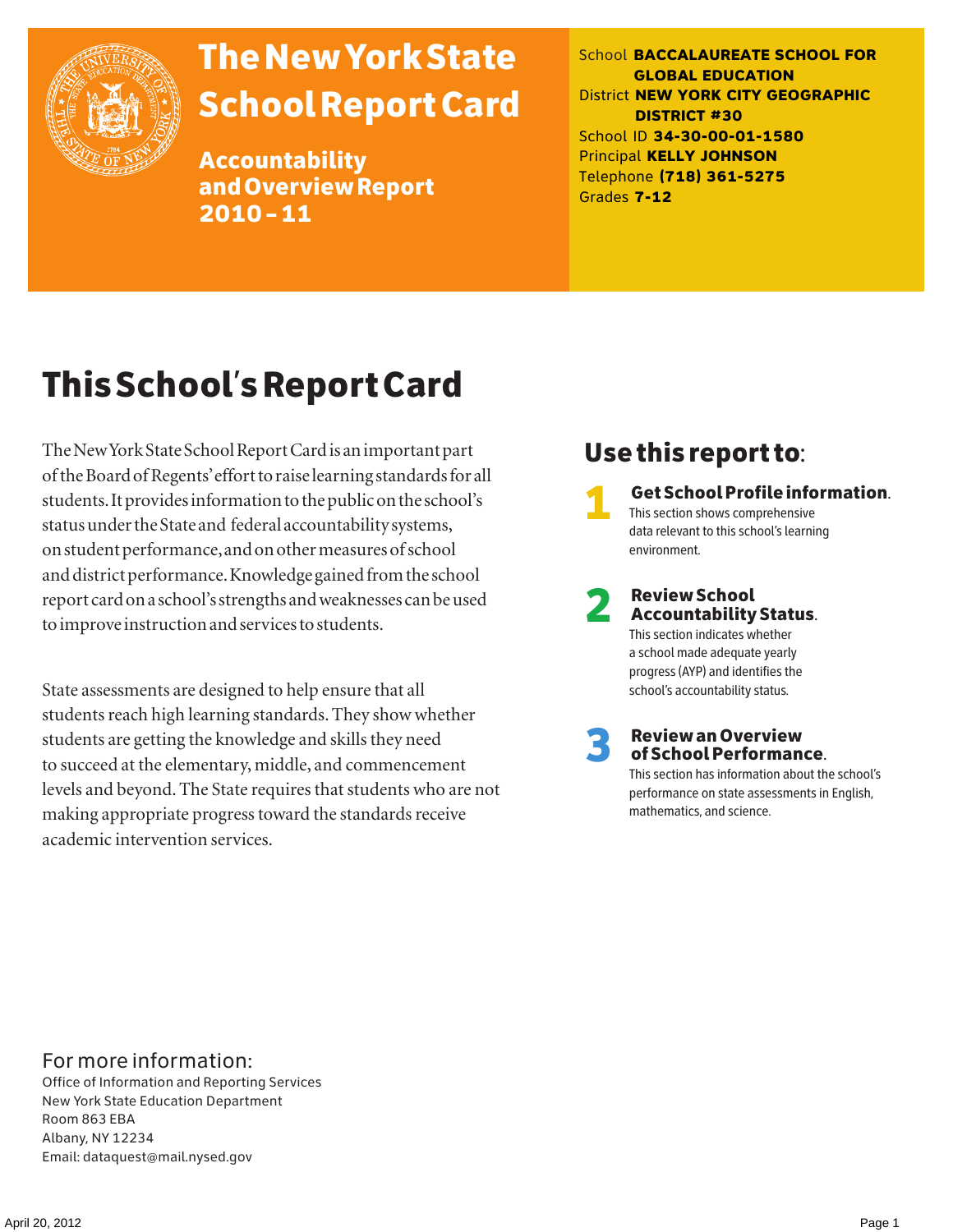# School Profile

This section shows comprehensive data relevant to this school's learning environment, including information about enrollment, average class size, and teacher qualifications.

# Enrollment

|                            | 2008-09 | 2009-10     | $2010 - 11$ |
|----------------------------|---------|-------------|-------------|
| Pre-K                      | 0       | 0           | 0           |
| Kindergarten               | 0       | 0           | 0           |
| Grade 1                    | 0       | 0           | 0           |
| Grade 2                    | 0       | 0           | 0           |
| Grade 3                    | 0       | $\mathbf 0$ | 0           |
| Grade 4                    | 0       | 0           | 0           |
| Grade 5                    | 0       | $\mathbf 0$ | 0           |
| Grade 6                    | 0       | 0           | 0           |
| <b>Ungraded Elementary</b> | 0       | $\mathbf 0$ | 0           |
| Grade 7                    | 74      | 77          | 81          |
| Grade 8                    | 67      | 73          | 75          |
| Grade 9                    | 74      | 69          | 70          |
| Grade 10                   | 76      | 66          | 61          |
| Grade 11                   | 72      | 68          | 58          |
| Grade 12                   | 65      | 71          | 63          |
| <b>Ungraded Secondary</b>  | 0       | 0           | 0           |
| Total K-12                 | 428     | 424         | 408         |

# Enrollment Information

*Enrollment* counts are as of Basic Educational Data System (BEDS) day, which is typically the first Wednesday of October of the school year. Students who attend BOCES programs on a part-time basis are included in a school's enrollment. Students who attend BOCES on a full-time basis or who are placed full time by the district in an out-of-district placement are not included in a school's enrollment. Students classified by schools as "pre-first" are included in first grade counts.

## Average Class Size

|                      | $2008 - 09$ | $2009 - 10$ | $2010 - 11$ |
|----------------------|-------------|-------------|-------------|
| <b>Common Branch</b> |             |             |             |
| Grade 8              |             |             |             |
| English              | 25          | 25          | 25          |
| <b>Mathematics</b>   | 22          | 22          | 25          |
| Science              | 21          | 21          | 25          |
| Social Studies       | 22          | 22          | 25          |
| Grade 10             |             |             |             |
| English              | 25          | 25          | 20          |
| <b>Mathematics</b>   | 23          | 23          | 20          |
| Science              | 25          | 25          | 19          |
| Social Studies       | 25          | 25          | 22          |

# Average Class Size Information

*Average Class Size* is the total registration in specified classes divided by the number of those classes with registration. *Common Branch* refers to self-contained classes in Grades 1–6.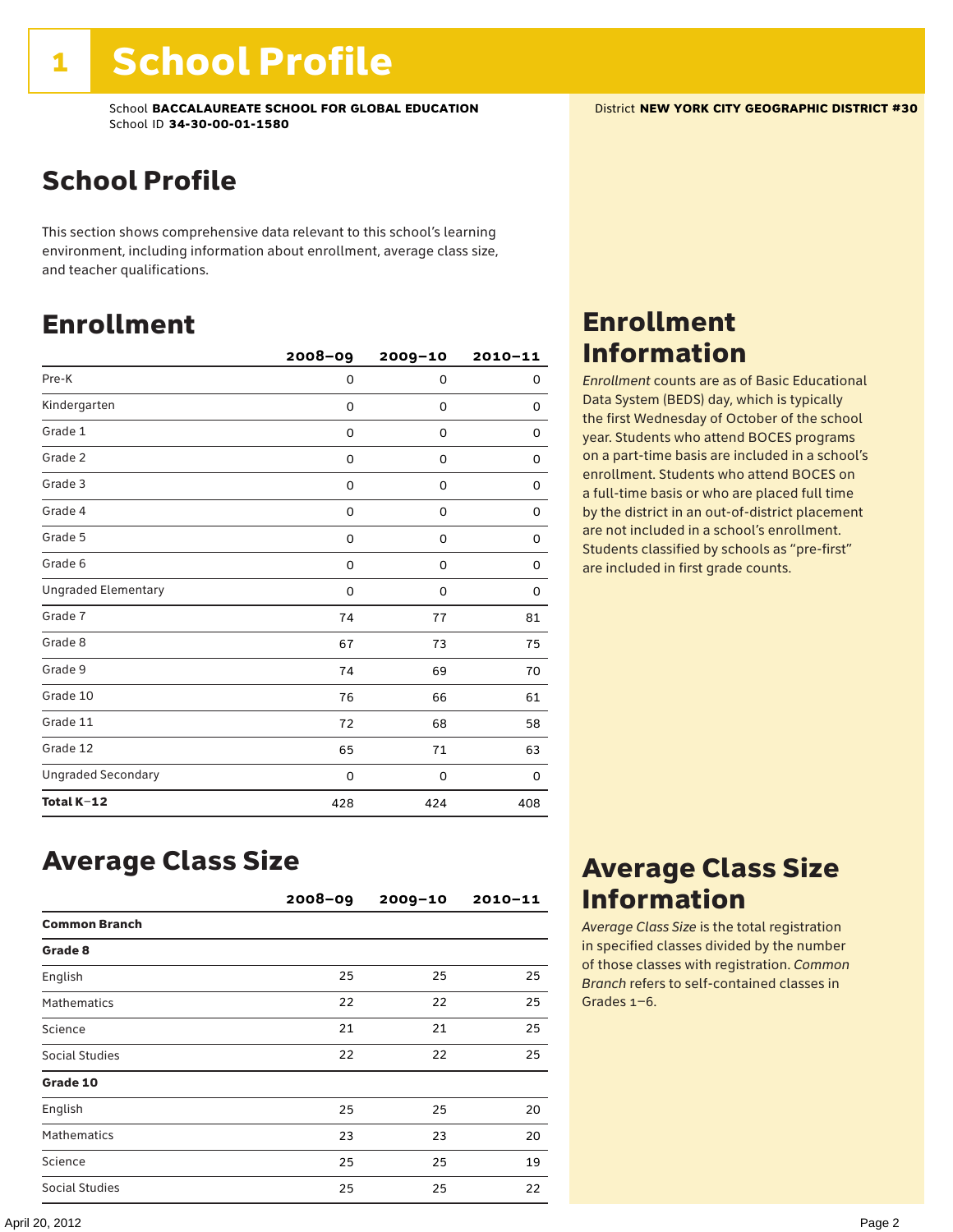# Demographic Factors

|                                                    | 2008-09 |      |     | $2009 - 10$ |     | 2010-11 |
|----------------------------------------------------|---------|------|-----|-------------|-----|---------|
|                                                    | #       | %    | #   | %           | #   | %       |
| Eligible for Free Lunch                            | 228     | 53%  | 226 | 53%         | 217 | 53%     |
| Reduced-Price Lunch                                | 84      | 20%  | 83  | 20%         | 80  | 20%     |
| Student Stability*                                 |         | 100% |     | 100%        |     | 100%    |
| Limited English Proficient                         | 4       | 1%   | 2   | 0%          | 0   | 0%      |
| <b>Racial/Ethnic Origin</b>                        |         |      |     |             |     |         |
| American Indian or Alaska Native                   | 0       | 0%   | 1   | 0%          | 1   | 0%      |
| <b>Black or African American</b>                   | 36      | 8%   | 23  | 5%          | 20  | 5%      |
| Hispanic or Latino                                 | 128     | 30%  | 120 | 28%         | 106 | 26%     |
| Asian or Native<br>Hawaiian/Other Pacific Islander | 100     | 23%  | 102 | 24%         | 126 | 31%     |
| White                                              | 164     | 38%  | 178 | 42%         | 155 | 38%     |
| Multiracial                                        | 0       | 0%   | 0   | 0%          | 0   | 0%      |

 \* Available only at the school level.

# Attendance and Suspensions

|                            |   | $2007 - 08$ |   | $2008 - 09$   |   | $2009 - 10$ |  |
|----------------------------|---|-------------|---|---------------|---|-------------|--|
|                            | # | %           | # | $\frac{0}{6}$ | # | $\%$        |  |
| Annual Attendance Rate     |   | 96%         |   | 95%           |   | 96%         |  |
| <b>Student Suspensions</b> |   | በ%          |   | 2%            |   | 2%          |  |

# Demographic Factors Information

*Eligible for Free Lunch* and *Reduced*-*Price Lunch* percentages are determined by dividing the number of approved lunch applicants by the Basic Educational Data System (BEDS) enrollment in full-day Kindergarten through Grade 12. *Eligible for Free Lunch* and *Limited English Proficient* counts are used to determine *Similar Schools* groupings within a *Need*/*Resource Capacity* category. *Student Stability* is the percentage of students in the highest grade in a school who were also enrolled in that school at any time during the previous school year. (For example, if School A, which serves Grades 6–8, has 100 students enrolled in Grade 8 this year, and 92 of those 100 students were also enrolled in School A last year, the stability rate for the school is 92 percent.)

# Attendance and Suspensions Information

*Annual Attendance Rate* is determined by dividing the school's total actual attendance by the total possible attendance for a school year. A school's actual attendance is the sum of the number of students in attendance on each day the school was open during the school year. Possible attendance is the sum of the number of enrolled students who should have been in attendance on each day the school was open during the school year. *Student Suspension* rate is determined by dividing the number of students who were suspended from school (not including in-school suspensions) for one full day or longer anytime during the school year by the Basic Educational Data System (BEDS) day enrollments for that school year. A student is counted only once, regardless of whether the student was suspended one or more times during the school year.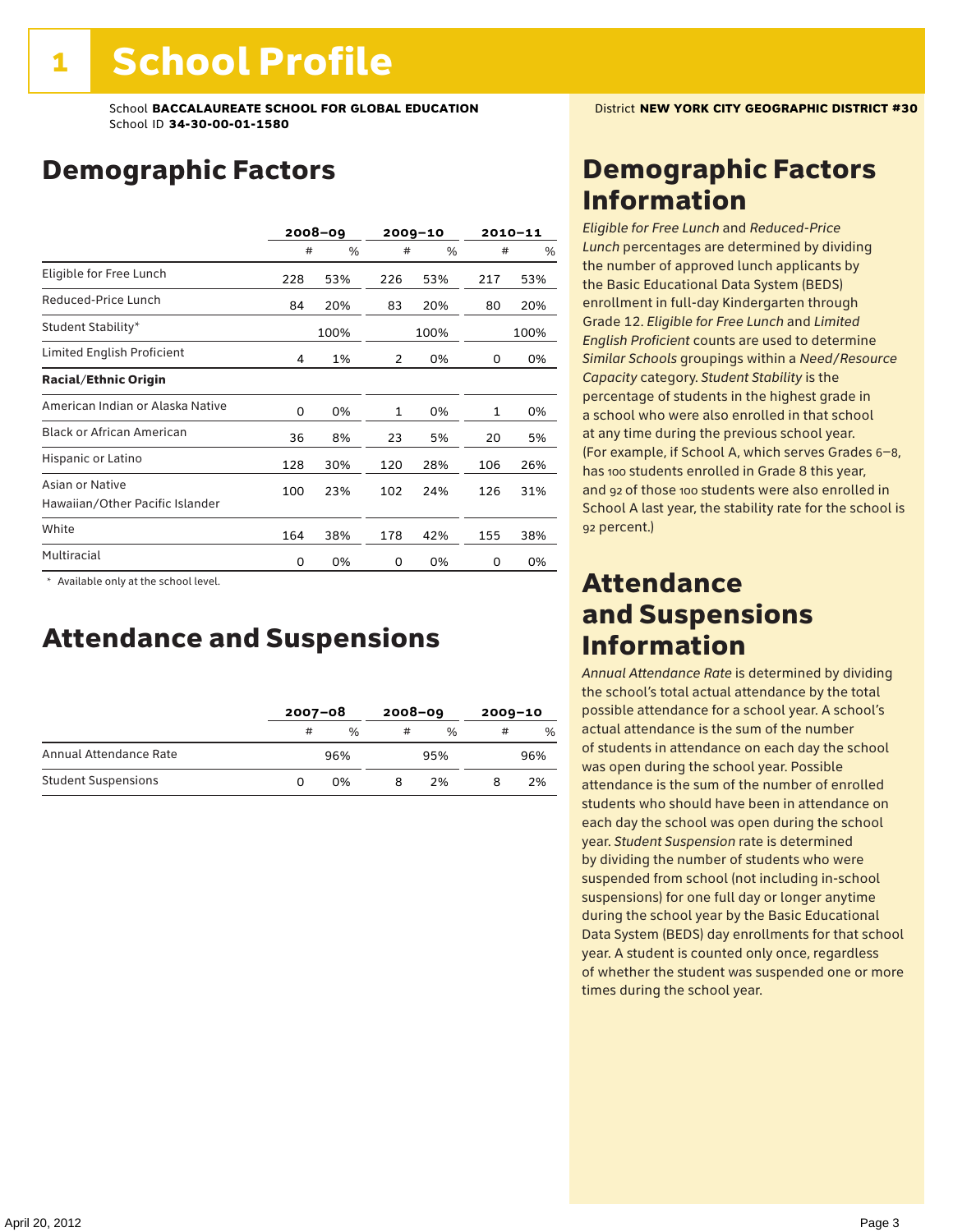# Teacher Qualifications

|                                                                                | 2008-09 | $2009 - 10$ | 2010-11 |
|--------------------------------------------------------------------------------|---------|-------------|---------|
| <b>Total Number of Teachers</b>                                                | 34      | 32          | 32      |
| Percent with No Valid<br><b>Teaching Certificate</b>                           | 0%      | 0%          | 0%      |
| Percent Teaching Out<br>of Certification                                       | 6%      | 3%          | 3%      |
| Percent with Fewer Than<br>Three Years of Experience                           | 9%      | 0%          | 0%      |
| Percentage with Master's Degree<br>Plus 30 Hours or Doctorate                  | 44%     | 56%         | 63%     |
| <b>Total Number of Core Classes</b>                                            | 112     | 118         | 128     |
| Percent Not Taught by Highly<br><b>Oualified Teachers in This School</b>       | 5%      | 3%          | 2%      |
| Percent Not Taught by Highly<br><b>Oualified Teachers in This District</b>     | 5%      | 5%          | 3%      |
| Percent Not Taught by Highly<br>Qualified in High-Poverty Schools<br>Statewide | 8%      | 6%          | 5%      |
| Percent Not Taught by Highly<br>Qualified in Low-Poverty Schools<br>Statewide  | 1%      | 1%          | 0%      |
| <b>Total Number of Classes</b>                                                 | 164     | 164         | 170     |
| Percent Taught by Teachers Without<br>Appropriate Certification                | 6%      | 4%          | 2%      |

# Teacher Turnover Rate

|                                                                       | 2007-08 | 2008-09 | 2009-10 |
|-----------------------------------------------------------------------|---------|---------|---------|
| Turnover Rate of Teachers with Fewer<br>than Five Years of Experience | በ%      | 10%     | 25%     |
| Turnover Rate of All Teachers                                         | 3%      | 12%     | 3%      |

# Staff Counts

|                                       | $2008 - 09$ | $2009 - 10$ | $2010 - 11$ |
|---------------------------------------|-------------|-------------|-------------|
| <b>Total Other Professional Staff</b> |             |             |             |
| Total Paraprofessionals*              | N/A         | N/A         | N/A         |
| <b>Assistant Principals</b>           |             |             |             |
| Principals                            |             |             |             |

\* Not available at the school level.

# Teacher Qualifications Information

The *Percent Teaching Out of Certification* is the percent doing so more than on an incidental basis; that is, the percent teaching for more than five periods per week outside certification.

*Core Classes* are primarily K-6 common branch, English, mathematics, science, social studies, art, music, and foreign languages. To be *Highly Qualified*, a teacher must have at least a Bachelor's degree, be certified to teach in the subject area, and show subject matter competency. A teacher who taught one class outside of the certification area(s) is counted as Highly Qualified provided that 1) the teacher had been determined by the school or district through the HOUSSE process or other state-accepted methods to have demonstrated acceptable subject knowledge and teaching skills and 2) the class in question was not the sole assignment reported. Credit for incidental teaching does not extend beyond a single assignment. Independent of Highly Qualified Teacher status, any assignment for which a teacher did not hold a valid certificate still registers as teaching out of certification. High-poverty and low-poverty schools are those schools in the upper and lower quartiles, respectively, for percentage of students eligible for a free or reduced-price lunch.

# Teacher Turnover Rate Information

*Teacher Turnover Rate* for a specified school year is the number of teachers in that school year who were not teaching in the following school year divided by the number of teachers in the specified school year, expressed as a percentage.

# Staff Counts Information

*Other Professionals* includes administrators, guidance counselors, school nurses, psychologists, and other professionals who devote more than half of their time to non-teaching duties. Teachers who are shared between buildings within a district are reported on the district report only.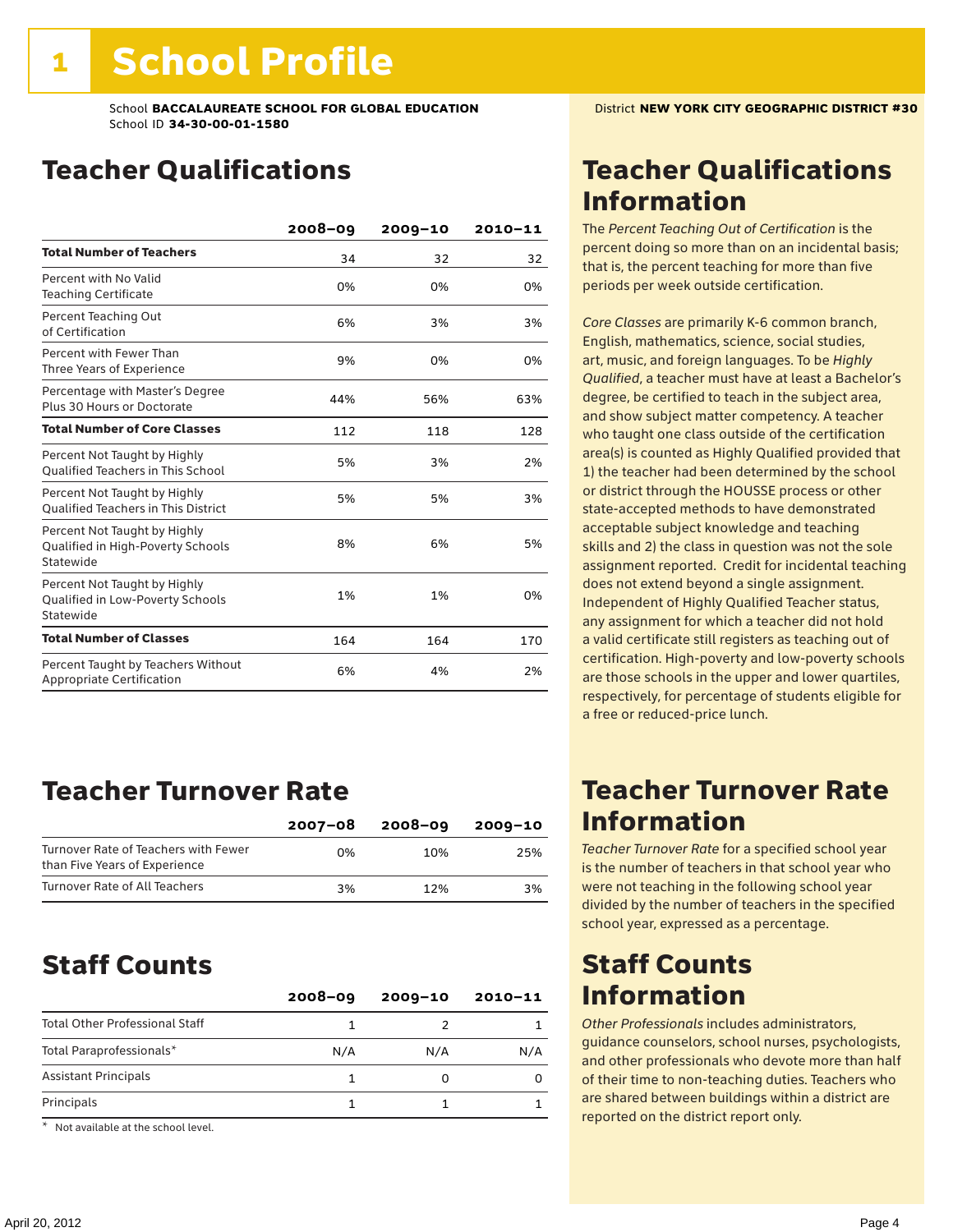# Understanding How Accountability Works in New York State

The federal No Child Left Behind (NCLB) Act requires that states develop and report on measures of student proficiency in 1) English language arts (ELA), in 2) mathematics, and on 3) a third indicator. In New York State in 2010–11, the third indicator is science at the elementary/middle level and graduation rate at the secondary level. Schools or districts that meet predefined goals on these measures are making Adequate Yearly Progress (AYP).



For more information about accountability in New York State, visit: http://www.p12.nysed.gov/irs/accountability/.

## 1 English Language Arts (ELA)

To make AYP in ELA, every accountability group must make AYP. For a group to make AYP, it must meet the participation and the performance criteria.

## A Participation Criterion

At the elementary/middle level, 95 percent of Grades 3–8 students enrolled during the test administration period in each group with 40 or more students must be tested on the New York State Testing Program (NYSTP) in ELA or, if appropriate, the New York State English as a Second Language Achievement Test (NYSESLAT), or the New York State Alternate Assessment (NYSAA) in ELA. At the secondary level, 95 percent of seniors in 2010–11 in each accountability group with 40 or more students must have taken an English examination that meets the students' graduation requirement.

## B Performance Criterion

At the elementary/middle level, the Performance Index (PI) of each group with 30 or more continuously enrolled tested students must equal or exceed its Effective Annual Measurable Objective (AMO) or the group must make Safe Harbor. (NYSESLAT is used only for participation.) At the secondary level, the PI of each group in the 2007 cohort with 30 or more members must equal or exceed its Effective AMO or the group must make Safe Harbor. To make Safe Harbor, the PI of the group must equal or exceed its Safe Harbor Target and the group must qualify for Safe Harbor using the third indicator, science or graduation rate.

## 2 Mathematics

The same criteria for making AYP in ELA apply to mathematics. At the elementary/middle level, the measures used to determine AYP are the NYSTP and the NYSAA in mathematics. At the secondary level, the measures are mathematics examinations that meet the students' graduation requirement.

## 3 Third Indicator

In addition to English language arts and mathematics, the school must also make AYP in a third area of achievement. This means meeting the criteria in science at the elementary/middle level and the criteria in graduation rate at the secondary level.

Elementary/Middle-Level Science: To make AYP, the All Students group must meet the participation criterion *and* the performance criterion.

## A Participation Criterion

Eighty percent of students in Grades 4 and/or 8 enrolled during the test administration period in the All Students group, if it has 40 or more students, must be tested on an accountability measure. In Grade 4, the measures are the Grade 4 elementary-level science test and the Grade 4 NYSAA in science. In Grade 8 science, the measures are the Grade 8 middle-level science test, Regents science examinations, and the Grade 8 NYSAA in science.

## B Performance Criterion

The PI of the All Students group, if it has 30 or more students, must equal or exceed the State Science Standard (100) or the Science Progress Target.

Qualifying for Safe Harbor in Elementary/Middle-Level ELA and Math: To qualify, the group must meet both the participation criterion and the performance criterion in science.

Secondary-Level Graduation Rate: For a school to make AYP in graduation rate, the percent of students in the 2006 graduation-rate total cohort in the All Students group earning a local or Regents diploma by August 31, 2010 must equal or exceed the Graduation-Rate Standard (80%) or the Graduation-Rate Progress Target.

Qualifying for Safe Harbor in Secondary-Level ELA and Math: To qualify, the percent of the 2006 graduation-rate total cohort earning a local or Regents diploma by August 31, 2010 must equal or exceed the Graduation-Rate Standard (80%) or the Graduation-Rate Progress Target for that group.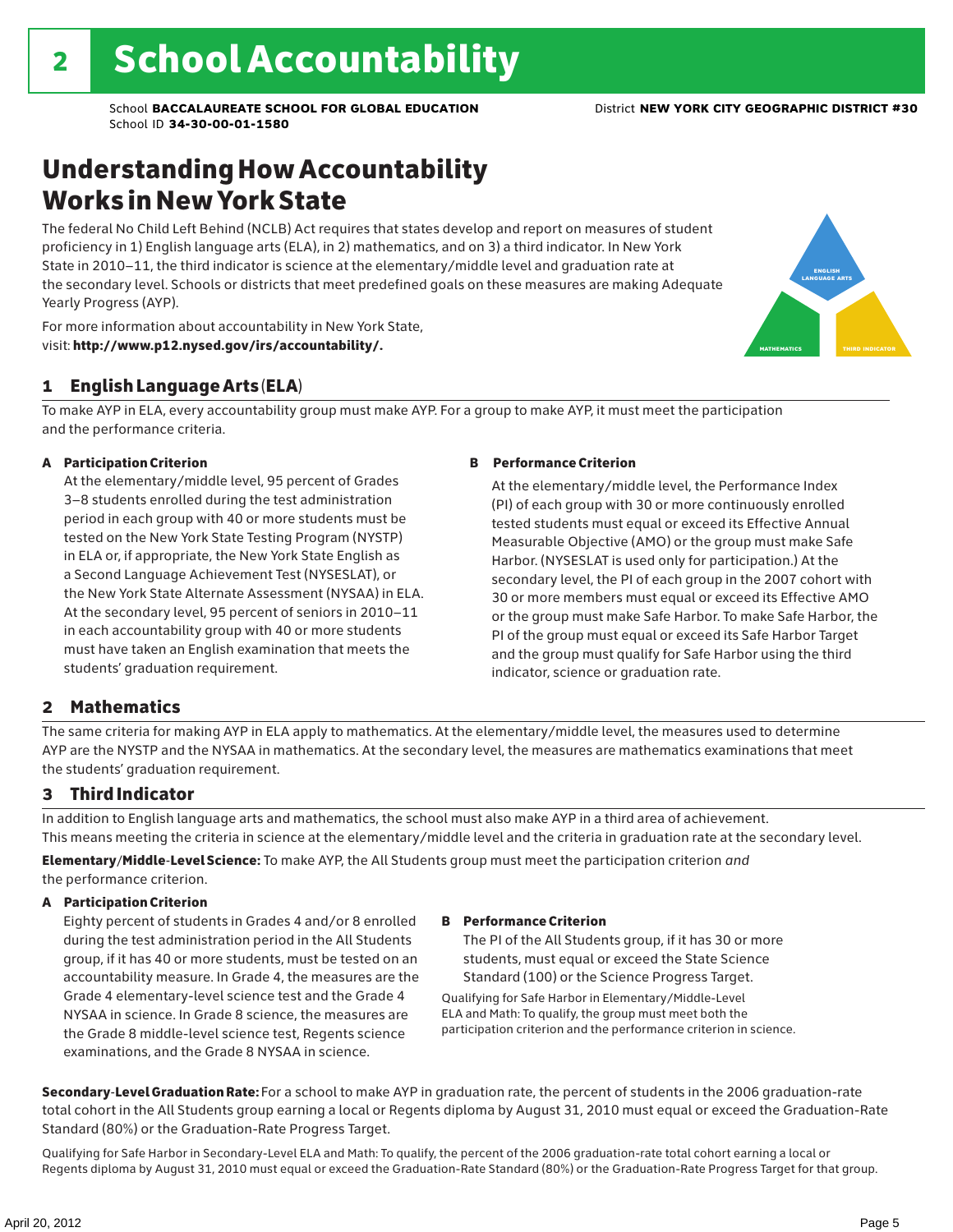# Useful Terms for Understanding Accountability

## 12th Graders

The count of 12th graders enrolled during the 2010–11 school year used to determine the Percentage Tested for the Participation part of the AYP determination for secondarylevel ELA and mathematics. These are the first numbers in the parentheses after the subgroup label on the secondary-level ELA and mathematics pages.

## 2007 Cohort

The count of students in the 2007 accountability cohort used to determine the Performance Index for the Test Performance part of the AYP determination for secondary-level ELA and mathematics. These are the second numbers in the parentheses after the subgroup label on the secondary-level ELA and mathematics pages.

## Accountability Cohort for English and Mathematics

The accountability cohort is used to determine if a school or district met the performance criterion in secondary-level ELA and mathematics. The 2007 school accountability cohort consists of all students who first entered Grade 9 anywhere in the 2007–08 school year, and all ungraded students with disabilities who reached their seventeenth birthday in the 2007–08 school year, who were enrolled on October 6, 2010 and did not transfer to a diploma granting program. Students who earned a high school equivalency diploma or were enrolled in an approved high school equivalency preparation program on June 30, 2011, are not included in the 2007 school accountability cohort. The 2007 district accountability cohort consists of all students in each school accountability cohort plus students who transferred within the district after BEDS day plus students who were placed outside the district by the Committee on Special Education or district administrators and who met the other requirements for cohort membership. Cohort is defined in Section 100.2 (p) (16) of the Commissioner's Regulations.

## Adequate Yearly Progress (AYP)

Adequate Yearly Progress (AYP) indicates satisfactory progress by a district or a school toward the goal of proficiency for all students.

## Annual Measurable Objective (AMO)

The Annual Measurable Objective (AMO) is the Performance Index value that signifies that an accountability group is making satisfactory progress toward the goal that 100 percent of students will be proficient in the State's learning standards for English language arts and mathematics by 2013–14. The AMOs for each grade level will be increased as specified in CR100.2(p) (14) and will reach 200 in 2013–14. (See Effective AMO for further information.)

## Continuous Enrollment

The count of continuously enrolled tested students used to determine the Performance Index for the Test Performance part of the AYP determination for elementary/middle-level ELA, mathematics, and science. These are the second numbers in the parentheses after the subgroup label on the elementary/ middle-level ELA, mathematics, and science pages.

## Continuously Enrolled Students

At the elementary/middle level, continuously enrolled students are those enrolled in the school or district on BEDS day (usually the first Wednesday in October) of the school year until the test administration period. At the secondary level, all students who meet the criteria for inclusion in the accountability cohort are considered to be continuously enrolled.

## Effective Annual Measurable Objective (Effective AMO)

The Effective Annual Measurable Objective is the Performance Index (PI) value that each accountability group within a school or district is expected to achieve to make AYP. The Effective AMO is the lowest PI that an accountability group of a given size can achieve in a subject for the group's PI not to be considered significantly different from the AMO for that subject. If an accountability group's PI equals or exceeds the Effective AMO, it is considered to have made AYP. A more complete definition of Effective AMO and a table showing the PI values that each group size must equal or exceed to make AYP are available at www.p12.nysed.gov/irs.

## Graduation Rate

The Graduation Rate on the Graduation Rate page is the percentage of the 2006 cohort that earned a local or Regents diploma by August 31, 2010.

## Graduation-Rate Total Cohort

The Graduation-Rate Total Cohort, shown on the Graduation Rate page, is used to determine if a school or district made AYP in graduation rate. For the 2010–11 school year, this cohort is the 2006 graduation-rate total cohort. The 2006 total cohort consists of all students who first entered Grade 9 anywhere in the 2006–07 school year, and all ungraded students with disabilities who reached their seventeenth birthday in the 2006–07 school year, and who were enrolled in the school/ district for five months or longer or who were enrolled in the school/district for less than five months but were previously enrolled in the same school/district for five months or longer between the date they first entered Grade 9 and the date they last ended enrollment. A more detailed definition of graduation-rate cohort can be found in the SIRS Manual at

## http://www.p12.nysed.gov/irs/sirs/.

For districts and schools with fewer than 30 graduation-rate total cohort members in the All Students group in 2010–11, data for 2009–10 and 2010–11 for accountability groups were combined to determine counts and graduation rates. Groups with fewer than 30 students in the graduation-rate total cohort are not required to meet the graduation-rate criterion.

## Limited English Proficient

For all accountability measures, if the count of LEP students is equal to or greater than 30, former LEP students are also included in the performance calculations.

## Non-Accountability Groups

Female, Male, and Migrant groups are not part of the AYP determination for any measure.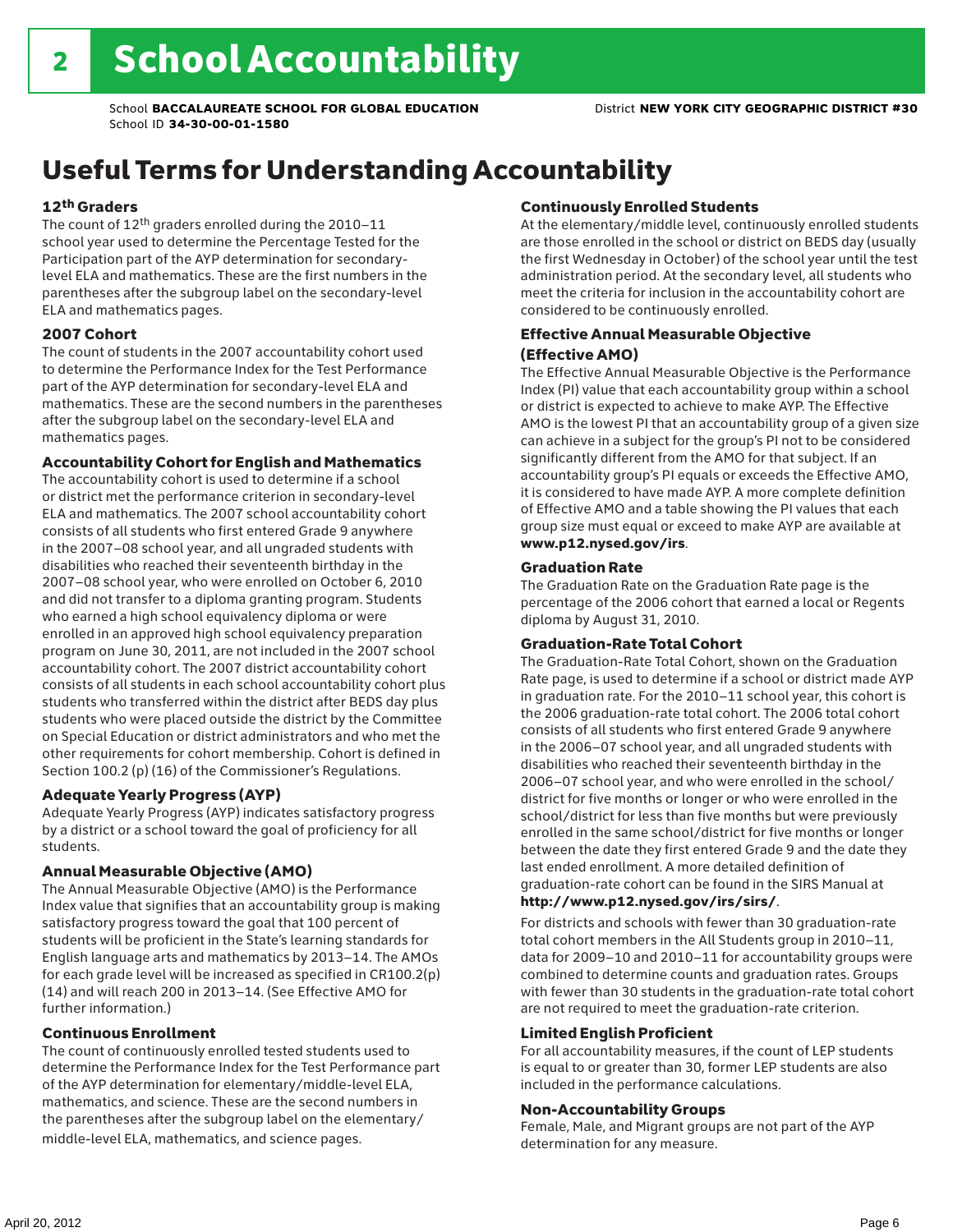# Useful Terms for Understanding Accountability (continued)

## Participation

Accountability groups with fewer than 40 students enrolled during the test administration period (for elementary/middlelevel ELA, math, and science) or fewer than 40 12th graders (for secondary-level ELA and mathematics) are not required to meet the participation criterion. If the Percentage Tested for an accountability group fell below 95 percent for ELA and math or 80 percent for science in 2010–11, the participation enrollment ("Total" or "12th Graders") shown in the tables is the sum of 2009–10 and 2010–11 participation enrollments and the "Percentage Tested" shown is the weighted average of the participation rates over those two years.

## Performance Index (PI)

A Performance Index is a value from 0 to 200 that is assigned to an accountability group, indicating how that group performed on a required State test (or approved alternative) in English language arts, mathematics, or science. Student scores on the tests are converted to four performance levels, from Level 1 to Level 4. (See performance level definitions on the Overview summary page.) At the elementary/middle level, the PI is calculated using the following equation:

100 × [(Count of Continuously Enrolled Tested Students Performing at Levels 2, 3, and  $4 +$  the Count at Levels 3 and  $4) \div$ Count of All Continuously Enrolled Tested Students]

At the secondary level, the PI is calculated using the following equation:

100 × [(Count of Cohort Members Performing at Levels 2, 3, and 4 + the Count at Levels 3 and 4) ÷ Count of All Cohort Members]

A list of tests used to measure student performance for accountability is available at www.p12.nysed.gov/irs.

## Progress Targets

For accountability groups below the State Standard in science or graduation rate, the Progress Target is an alternate method for making AYP or qualifying for Safe Harbor in English language arts and mathematics based on improvement over the previous year's performance.

*Science:* The current year's Science Progress Target is calculated by adding one point to the previous year's Performance Index (PI). Example: The 2010–11 Science Progress Target is calculated by adding one point to the 2009–10 PI.

*Graduation Rate*: The Graduation-rate Progress Target is calculated by determining a 20% gap reduction between the rate of the previous year's graduation-rate cohort and the state standard. Example: The 2010–11 Graduation-Rate Progress Target = [(80 – percentage of the 2005 cohort earning a local or Regents diploma by August 31, 2009)  $\times$  0.20] + percentage of the 2005 cohort earning a local or Regents diploma by August 31, 2009.

Progress Targets are provided for groups whose PI (for science) or graduation rate (for graduation rate) is below the State Standard.

## Safe Harbor Targets

Safe Harbor provides an alternate means to demonstrate AYP for accountability groups that do not achieve their EAMOs in English or mathematics. The 2010–11 safe harbor targets are calculated using the following equation: 2009–10 PI + (200 – the 2009–10 PI) × 0.10

Safe Harbor Targets are provided for groups whose PI is less than the EAMO.

## Safe Harbor Qualification (‡)

On the science page, if the group met both the participation and the performance criteria for science, the Safe Harbor Qualification column will show "Qualified." If the group did not meet one or more criteria, the column will show "Did not qualify." A "‡" symbol after the 2010–11 Safe Harbor Target on the elementary/middle- or secondary-level ELA or mathematics page indicates that the student group did not make AYP in science (elementary/middle level) or graduation rate (secondary level) and; therefore, the group did not qualify for Safe Harbor in ELA or mathematics.

## State Standard

The criterion value that represents minimally satisfactory performance (for science) or a minimally satisfactory percentage of cohort members earning a local or Regents diploma (for graduation rate). In 2010–11, the State Science Standard is a Performance Index of 100; the State Graduation-Rate Standard is 80%. The Commissioner may raise the State Standard at his discretion in future years.

## Students with Disabilities

For all measures, if the count of students with disabilities is equal to or greater than 30, former students with disabilities are also included in the performance calculations.

## Test Performance

For districts and schools with fewer than 30 continuously enrolled tested students (for elementary/middle-level ELA, math, and science) or fewer than 30 students in the 2007 cohort (for secondary-level ELA and mathematics) in the All Students group in 2010–11, data for 2009–10 and 2010–11 for accountability groups were combined to determine counts and Performance Indices. For districts and schools with 30 or more continuously enrolled students/2007 cohort members in the All Students group in 2010–11, student groups with fewer than 30 members are not required to meet the performance criterion. This is indicated by a "—" in the Test Performance column in the table.

## Total

The count of students enrolled during the test administration period used to determine the Percentage Tested for the Participation part of the AYP determination for elementary/ middle-level ELA, mathematics, and science. These are the first numbers in the parentheses after the subgroup label on the elementary/middle-level ELA, mathematics, and science pages. For accountability calculations, students who were excused from testing for medical reasons in accordance with federal NCLB guidance are not included in the count.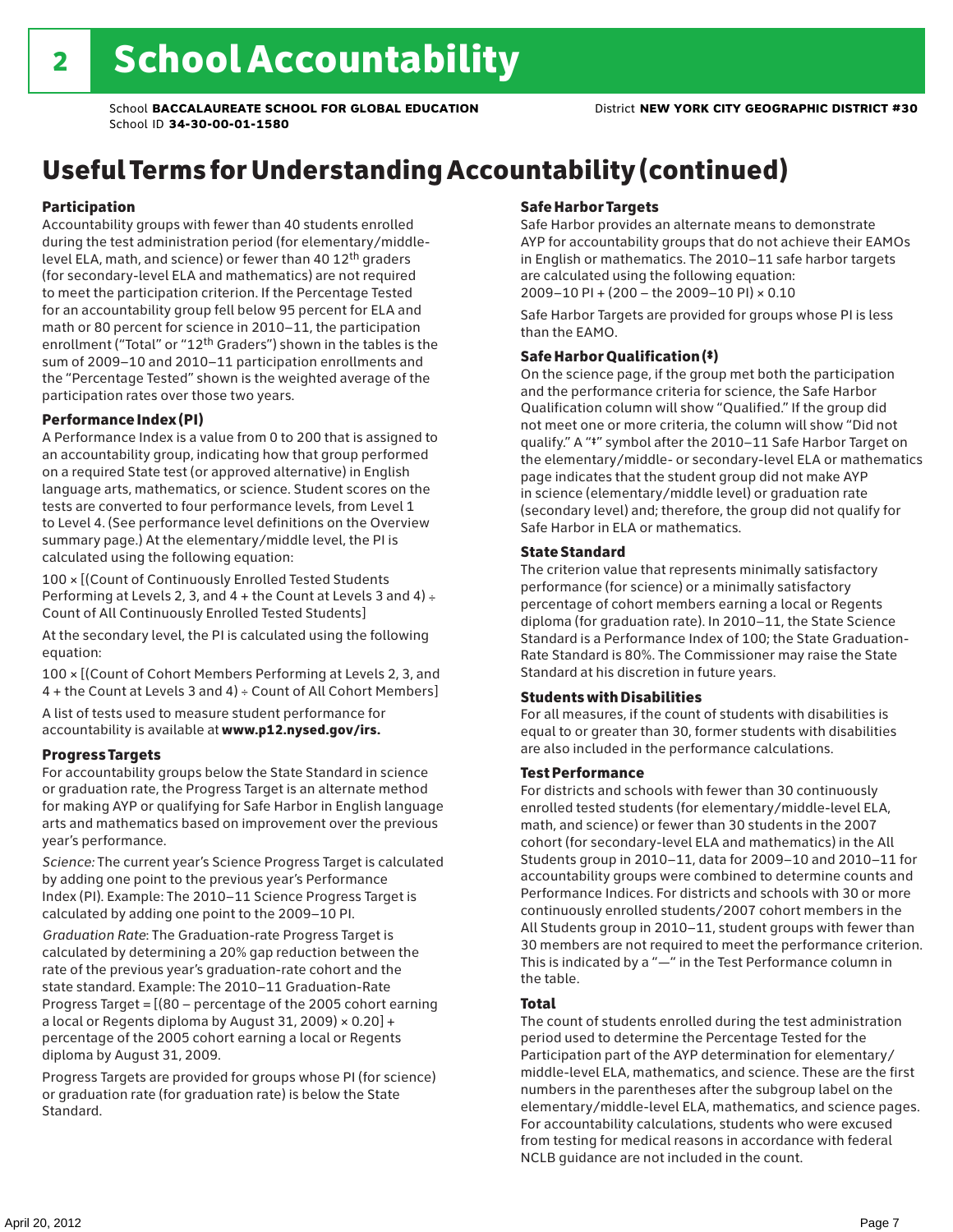# Understanding Your School Accountability Status

New York State participates in the Differentiated Accountability pilot program, as approved by the United States Department of Education in January 2009. Under this program, each public school in the State is assigned an accountability "phase" (Good Standing, Improvement, Corrective Action, or Restructuring) and, for schools not in Good Standing, a "category" (Basic, Focused, or Comprehensive) for each measure for which the school is accountable. Accountability measures for schools at the elementary/middle level are English language arts (ELA), mathematics, and science; at the secondary level, they are ELA, mathematics, and graduation rate. Generally, the school's overall accountability status is its most advanced accountability phase and its highest category within that phase. A school in any year of the phase (that is not Good Standing) that makes AYP for the measure remains in the same phase/category the following year. An identified school that makes AYP in the identified measure for two consecutive years returns to Good Standing. Once a school is identified with a category within a phase, it cannot move to a less intensive category in the following school year within that phase.

Each school district with one or more Title I schools and each Title I charter school designated as Improvement (year 1 and year 2), Corrective Action, or Restructuring must make Supplemental Educational Services available for eligible students in the identified Title I school(s). A school district with one or more schools designated as Improvement (year 2), Corrective Action, or Restructuring must also provide Public School Choice to eligible students in identified Title I school(s). For more information on the Differentiated Accountability program and a list of interventions for schools not in Good Standing,

see http://www.p12.nysed.gov/accountability/APA/Differentiated\_Accountability/DA\_home.html.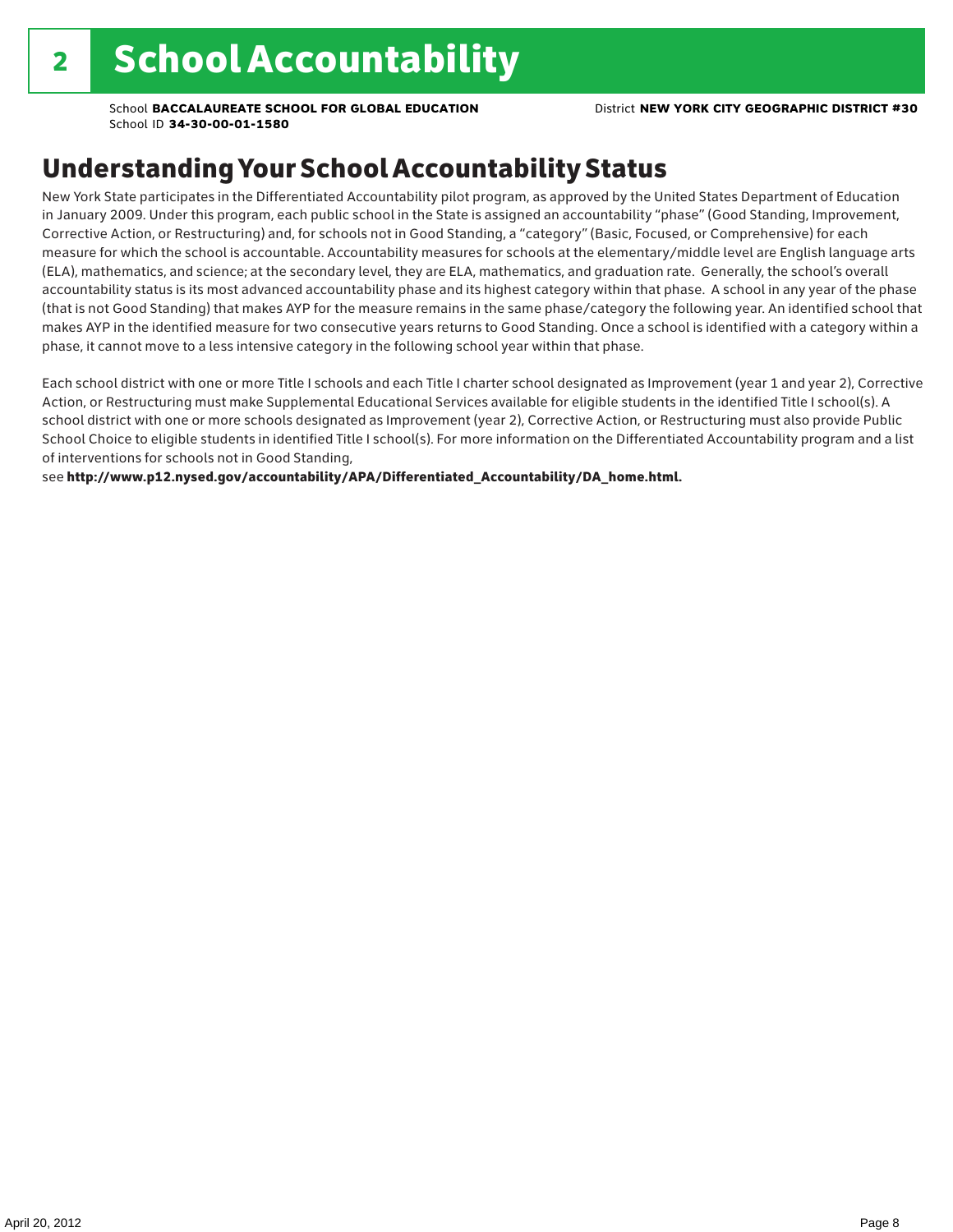# Understanding Your School Accountability Status (continued)

|--|--|--|--|--|

## Phase/Category

Good Standing A school that has not been designated as Improvement, Corrective Action, or Restructuring.

Improvement (year 1) A school that failed to make AYP for two consecutive years on the same accountability measure; or a school that was designated as Improvement (year 1) in the current school year that made AYP for the identified measure and is in Good Standing.

Improvement (year 2) A school that was designated as a school in Improvement (year 1) in the current school year and failed to make AYP on the same accountability measure for which it was identified; or a school that was designated as Improvement (year 2) in the current school year that made AYP for the identified measure.

## Corrective Action (year 1) A school that was designated as a school in Improvement (year 2) in the current school year and failed to make AYP on the same accountability measure for which it was identified; or a school that was designated as Corrective Action (year 1) in the current school year that made AYP for the identified measure. Corrective Action (year 2) A school that was designated as a school in Corrective Action (year 1) in the current school year that failed to make AYP on the same accountability measure for which it was identified; or a school that was designated as Corrective Action (year 2) in the current school year that made AYP for the identified measure.

**Restructuring (year 1)** A school that was designated as a school in Corrective Action (year 2) in the current school year and failed to make AYP on the same accountability measure for which it was identified; or a school that was designated as Restructuring (year 1) in the current school year that made AYP for the identified measure. Restructuring (year 2) A school that was designated as a school in Restructuring (year 1) in the current school year that failed to make AYP on the same accountability measure for which it was identified; or a school that was designated as Restructuring (year 2) in the current school year that made AYP for the identified measure. Restructuring (Advanced) A school that was designated as a school in Restructuring (year 2) in the current school year that failed to make AYP on the same accountability measure for which it was identified; or a school that was designated as Restructuring (Advanced) in the current school year that made AYP for the identified measure.

## Improvement/Basic:

A school that failed to make AYP in ELA and/or math for one accountability group, but made AYP for the All Students group; or a school that failed to make AYP in only science or graduation rate. Improvement/Focused:

A school that failed to make AYP in ELA and/or math for more than one accountability group, but made AYP for the All Students group; or a school whose worst status is Improvement/Basic for at least two measures.

## Improvement/Comprehensive:

A school that failed to make AYP in ELA and/or math for the All Students group; or a school that failed to make AYP in ELA and/or math for every accountability group for which there are at least two, but made AYP for the All Students group; or a school that failed to make AYP in ELA and/or math AND in science or graduation rate.

## Corrective Action or Restructuring/Focused:

A school that failed to make AYP in ELA and/or math for one or more accountability groups, but made AYP for the All Students group; or a school that failed to make AYP in science or graduation rate but made AYP in ELA and math.

Corrective Action or Restructuring/Comprehensive: A school that failed to make AYP in ELA and/or math for the All Students group; or a school that failed to make AYP in ELA and/or math for every accountability group except the All Students group for which there are at least two, but made AYP for the All Students group; or a school that failed to make AYP in ELA and/or math AND in science or graduation rate.

SURR: A school that is identified for registration review (SURR) during a school year in which it is designated as a school in Improvement or Corrective Action shall, in the next school year, be designated as Restructuring (year 1)/Comprehensive.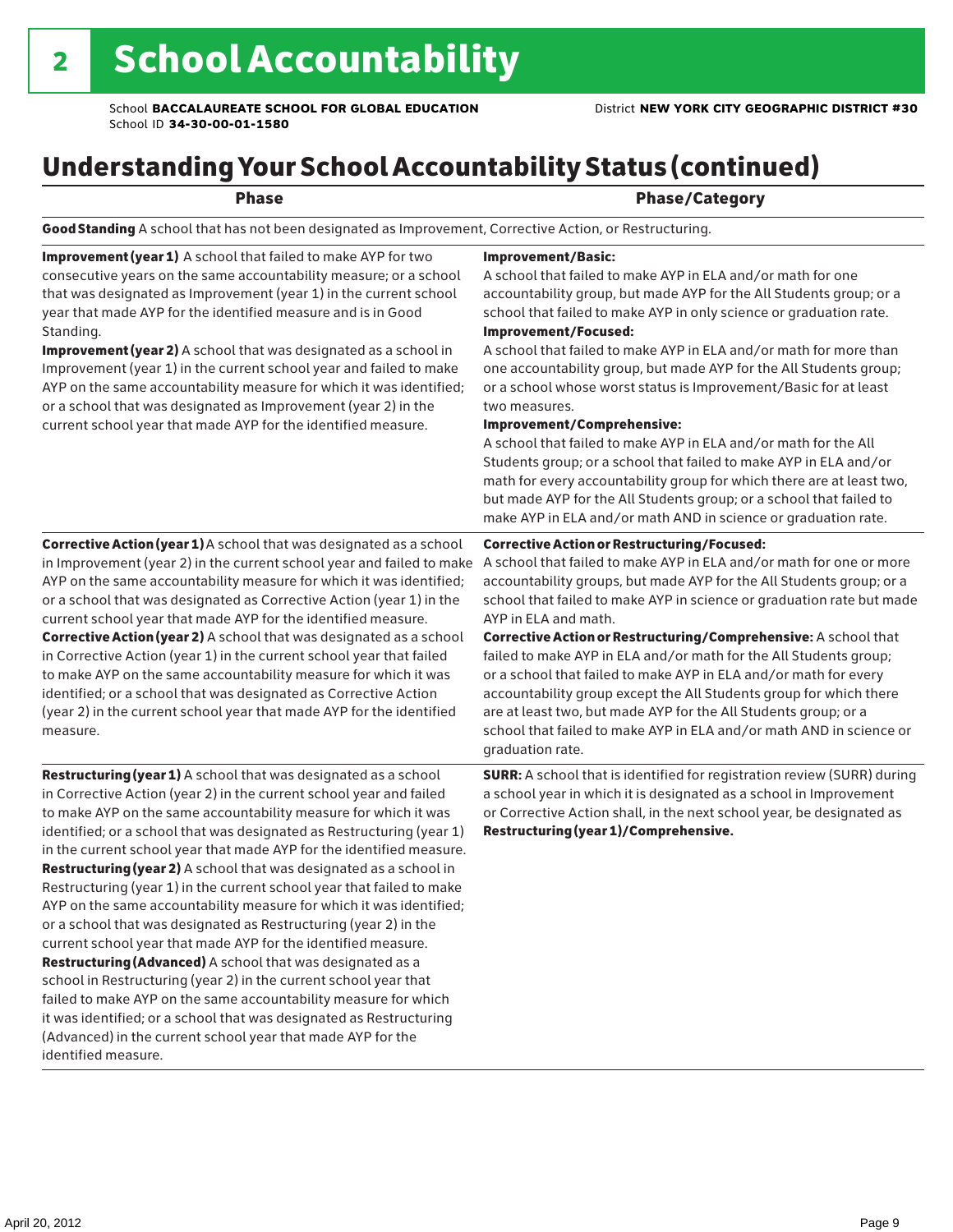# 2 School Accountability

School **BACCALAUREATE SCHOOL FOR GLOBAL EDUCATION** District **NEW YORK CITY GEOGRAPHIC DISTRICT #30** School ID **34-30-00-01-1580**

## Summary

| <b>Overall Accountability</b> | <b>In Good Standing</b> |                                |                                                         |                  |  |  |  |
|-------------------------------|-------------------------|--------------------------------|---------------------------------------------------------|------------------|--|--|--|
| Status $(2011 - 12)$          |                         | <b>Elementary/Middle Level</b> | <b>Secondary Level</b>                                  |                  |  |  |  |
|                               | <b>ELA</b>              | In Good Standing               | ELA                                                     | In Good Standing |  |  |  |
|                               | Math                    | In Good Standing               | Math                                                    | In Good Standing |  |  |  |
|                               | Science                 | In Good Standing               | <b>Graduation Rate</b>                                  | In Good Standing |  |  |  |
| <b>Title I Part A Funding</b> |                         |                                | <b>Years the School Received Title I Part A Funding</b> |                  |  |  |  |
|                               | $2009 - 10$             |                                | $2010 - 11$                                             | $2011 - 12$      |  |  |  |

YES YES YES

## On which accountability measures did this school make Adequate Yearly Progress (AYP) and which groups made AYP on each measure?

|                                                     | <b>Elementary/Middle Level</b> |                                |               | <b>Secondary Level</b>   |               |                        |  |
|-----------------------------------------------------|--------------------------------|--------------------------------|---------------|--------------------------|---------------|------------------------|--|
| <b>Student Groups</b>                               | English<br>Language Arts       | Mathematics                    | Science       | English<br>Language Arts | Mathematics   | <b>Graduation Rate</b> |  |
| <b>All Students</b>                                 | V                              |                                | V             |                          |               | V                      |  |
| <b>Ethnicity</b>                                    |                                |                                |               |                          |               |                        |  |
| American Indian or Alaska Native                    |                                |                                |               |                          |               |                        |  |
| <b>Black or African American</b>                    |                                |                                |               |                          |               |                        |  |
| Hispanic or Latino                                  |                                |                                |               |                          |               |                        |  |
| Asian or Native Hawaiian/Other Pacific<br>Islander  | V                              | ✔                              |               |                          |               |                        |  |
| White                                               | V                              |                                |               |                          |               |                        |  |
| Multiracial                                         | -                              | $\qquad \qquad \longleftarrow$ |               |                          |               |                        |  |
| <b>Other Groups</b>                                 |                                |                                |               |                          |               |                        |  |
| <b>Students with Disabilities</b>                   |                                |                                |               |                          |               |                        |  |
| Limited English Proficient                          |                                |                                |               |                          |               |                        |  |
| Economically Disadvantaged                          | V                              |                                |               |                          |               |                        |  |
| <b>Student groups making</b><br>AYP in each subject | $\vee$ 4 of 4                  | $\vee$ 4 of 4                  | $\vee$ 1 of 1 | $\vee$ 2 of 2            | $\vee$ 2 of 2 | $\vee$ 1 of 1          |  |

## AYP Status



Made AYP Using Safe Harbor Target

X Did not make AYP

— Insufficient Number of Students to Determine AYP Status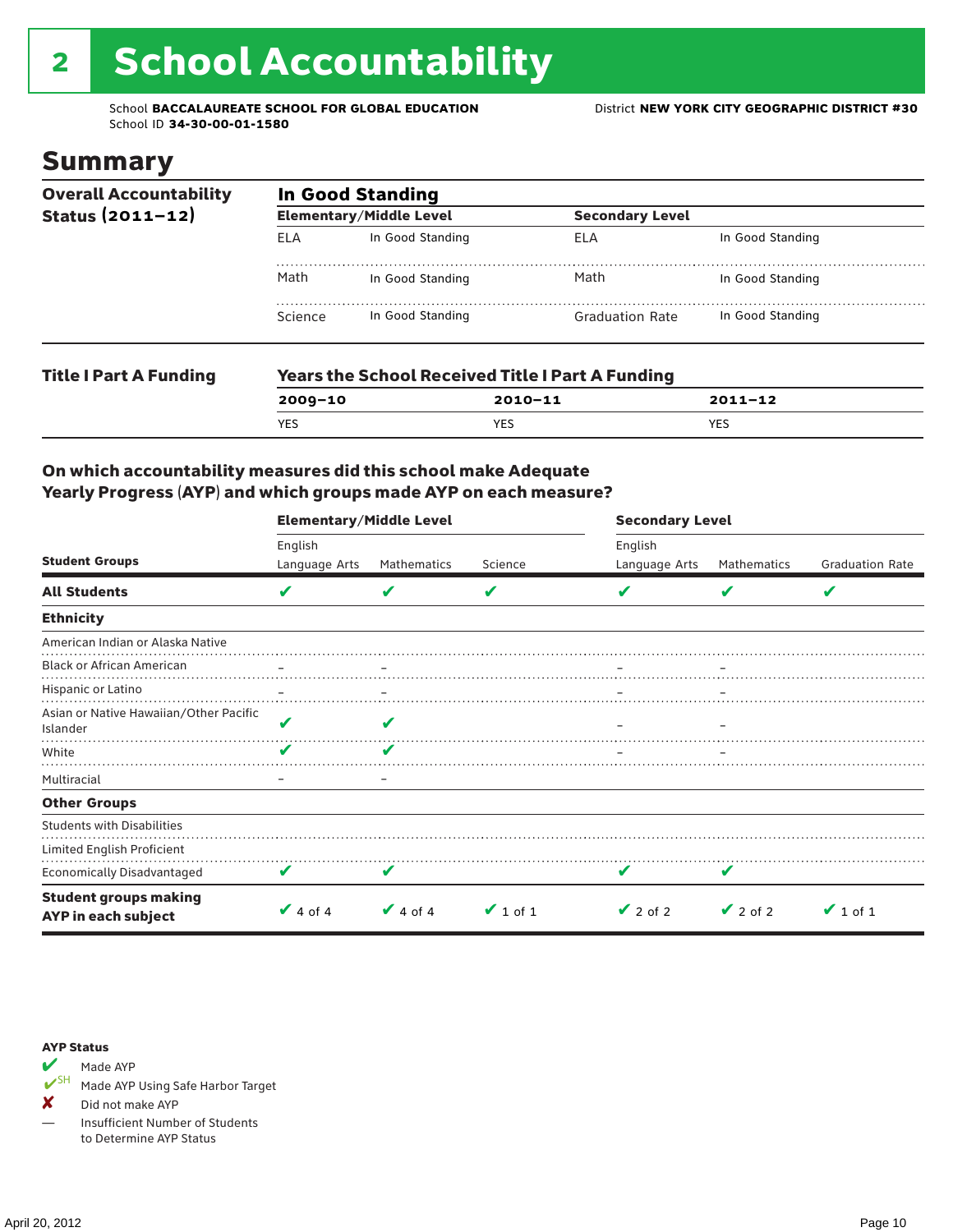# **Elementary/Middle-Level English Language Arts**

|                                   |        | Made AYP                                           |
|-----------------------------------|--------|----------------------------------------------------|
| <b>Accountability Measures</b>    | 4 of 4 | Student groups making AYP in English language arts |
| for This Subject<br>$(2011 - 12)$ |        |                                                    |
| <b>Accountability Status</b>      |        | In Good Standing                                   |

## How did students in each accountability group perform on

**elementary/middle-level English language arts accountability measures?**

|                                                            | <b>AYP</b><br><b>Participation</b> |           |               |           | <b>Test Performance</b> |           | <b>Performance Objectives</b> |             |
|------------------------------------------------------------|------------------------------------|-----------|---------------|-----------|-------------------------|-----------|-------------------------------|-------------|
| <b>Student Group</b>                                       |                                    | Met       | Percentage    | Met       | Performance             | Effective | Safe Harbor Target            |             |
| (Total: Continuous Enrollment)                             | <b>Status</b>                      | Criterion | <b>Tested</b> | Criterion | Index                   | AMO       | 2010-11                       | $2011 - 12$ |
| <b>Accountability Groups</b>                               |                                    |           |               |           |                         |           |                               |             |
| All Students (152:150)                                     | V                                  | V         | 100%          | V         | 198                     | 114       |                               |             |
| <b>Ethnicity</b>                                           |                                    |           |               |           |                         |           |                               |             |
| American Indian or Alaska Native (0:0)                     |                                    |           |               |           |                         |           |                               |             |
| Black or African American (8:8)                            |                                    |           |               |           |                         |           |                               |             |
| Hispanic or Latino (27:27)                                 |                                    |           |               |           |                         |           |                               |             |
| Asian or Native Hawaiian/Other Pacific<br>Islander (57:56) | $\boldsymbol{\nu}$                 | V         | 100%          | V         | 198                     | 109       |                               |             |
| White (59:58)                                              | V                                  | V         | 100%          | V         | 200                     | 109       |                               |             |
| Multiracial (1:1)                                          |                                    |           |               |           |                         |           |                               |             |
| <b>Other Groups</b>                                        |                                    |           |               |           |                         |           |                               |             |
| Students with Disabilities (0:0)                           |                                    |           |               |           |                         |           |                               |             |
| Limited English Proficient (0:0)                           |                                    |           |               |           |                         |           |                               |             |
| Economically Disadvantaged (152:150)                       | $\boldsymbol{\mathcal{U}}$         | V         | 100%          | V         | 198                     | 114       |                               |             |
| <b>Final AYP Determination</b>                             | $\vee$ 4 of 4                      |           |               |           |                         |           |                               |             |
| <b>Non-Accountability Groups</b>                           |                                    |           |               |           |                         |           |                               |             |
| Female (79:77)                                             |                                    |           | 100%          |           | 199                     | 111       |                               |             |
| Male (73:73)                                               |                                    |           | 100%          |           | 197                     | 111       |                               |             |
| Migrant (0:0)                                              |                                    |           |               |           |                         |           |                               |             |

## Symbols

- Made AYP<br>
SH Made AYP Made AYP Using Safe Harbor Target
- ✘ Did not make AYP
- Fewer Than 40 Total/Fewer Than 30 Continuous Enrollment
- ‡ Did not qualify for Safe Harbor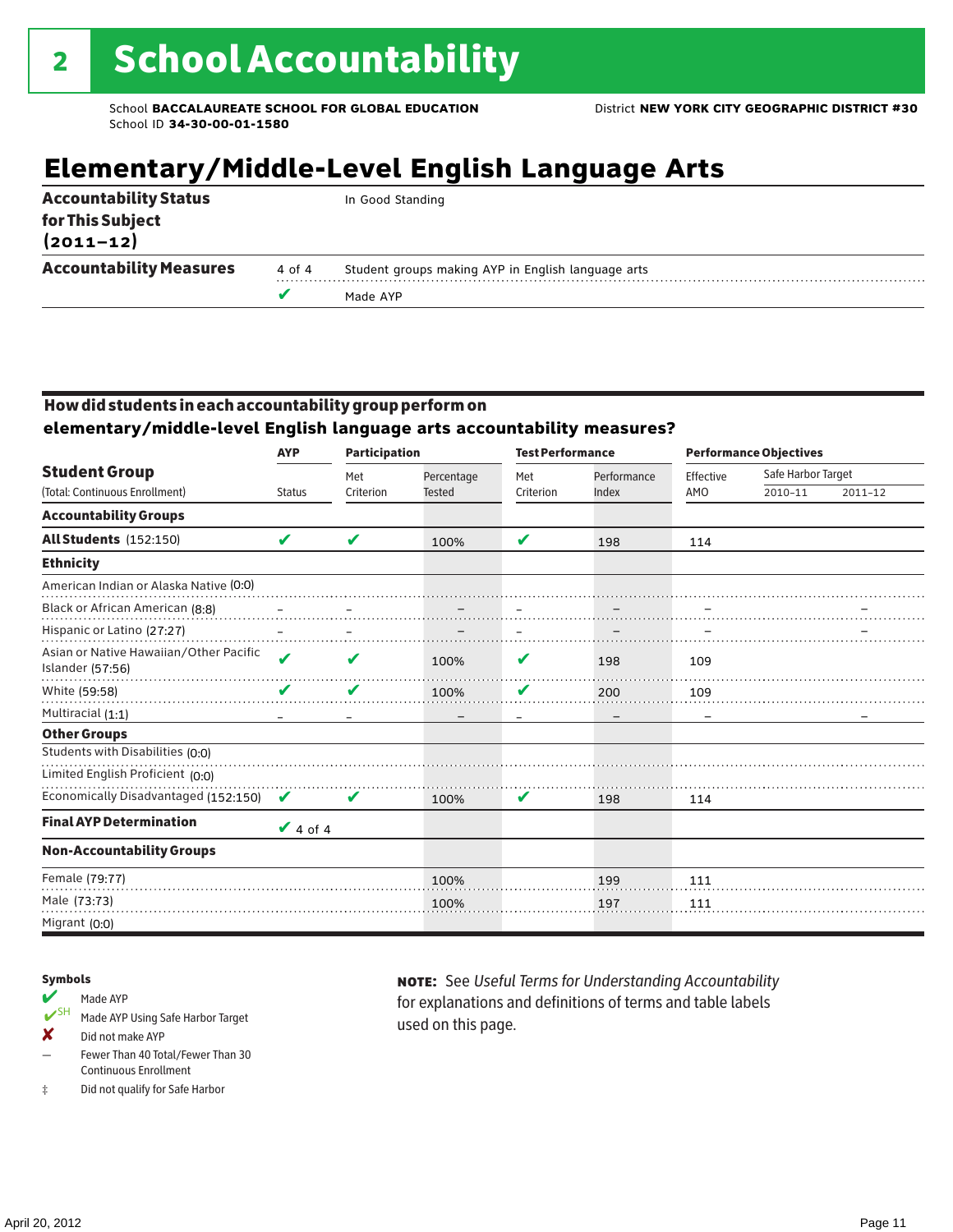# **Elementary/Middle-Level Mathematics**

|                                   |        | Made AYP                                 |
|-----------------------------------|--------|------------------------------------------|
| <b>Accountability Measures</b>    | 4 of 4 | Student groups making AYP in mathematics |
| for This Subject<br>$(2011 - 12)$ |        |                                          |
| <b>Accountability Status</b>      |        | In Good Standing                         |

## How did students in each accountability group perform on **elementary/middle-level mathematics accountability measures?**

|                                                            | <b>AYP</b>    | <b>Participation</b> |               | <b>Test Performance</b> |             |           | <b>Performance Objectives</b> |             |
|------------------------------------------------------------|---------------|----------------------|---------------|-------------------------|-------------|-----------|-------------------------------|-------------|
| <b>Student Group</b>                                       |               | Met                  | Percentage    | Met                     | Performance | Effective | Safe Harbor Target            |             |
| (Total: Continuous Enrollment)                             | <b>Status</b> | Criterion            | <b>Tested</b> | Criterion               | Index       | AMO       | 2010-11                       | $2011 - 12$ |
| <b>Accountability Groups</b>                               |               |                      |               |                         |             |           |                               |             |
| <b>All Students (152:149)</b>                              | V             | V                    | 99%           | V                       | 200         | 128       |                               |             |
| <b>Ethnicity</b>                                           |               |                      |               |                         |             |           |                               |             |
| American Indian or Alaska Native (0:0)                     |               |                      |               |                         |             |           |                               |             |
| Black or African American (8:7)                            |               |                      |               |                         |             |           |                               |             |
| Hispanic or Latino (27:27)                                 |               |                      |               |                         |             |           |                               |             |
| Asian or Native Hawaiian/Other Pacific<br>Islander (57:56) | V             | V                    | 100%          | V                       | 200         | 124       |                               |             |
| White (59:58)                                              | V             | V                    | 100%          | V                       | 200         | 124       |                               |             |
| Multiracial (1:1)                                          |               |                      |               |                         |             |           |                               |             |
| <b>Other Groups</b>                                        |               |                      |               |                         |             |           |                               |             |
| Students with Disabilities (0:0)                           |               |                      |               |                         |             |           |                               |             |
| Limited English Proficient (0:0)                           |               |                      |               |                         |             |           |                               |             |
| Economically Disadvantaged (152:149)                       | V             | V                    | 99%           | V                       | 200         | 128       |                               |             |
| <b>Final AYP Determination</b>                             | $\vee$ 4 of 4 |                      |               |                         |             |           |                               |             |
| <b>Non-Accountability Groups</b>                           |               |                      |               |                         |             |           |                               |             |
| Female (79:77)                                             |               |                      | 100%          |                         | 200         | 126       |                               |             |
| Male (73:72)                                               |               |                      | 99%           |                         | 200         | 126       |                               |             |
| Migrant (0:0)                                              |               |                      |               |                         |             |           |                               |             |

## Symbols

- Made AYP<br>
SH Made AYP Made AYP Using Safe Harbor Target
- ✘ Did not make AYP
- Fewer Than 40 Total/Fewer Than 30 Continuous Enrollment
- ‡ Did not qualify for Safe Harbor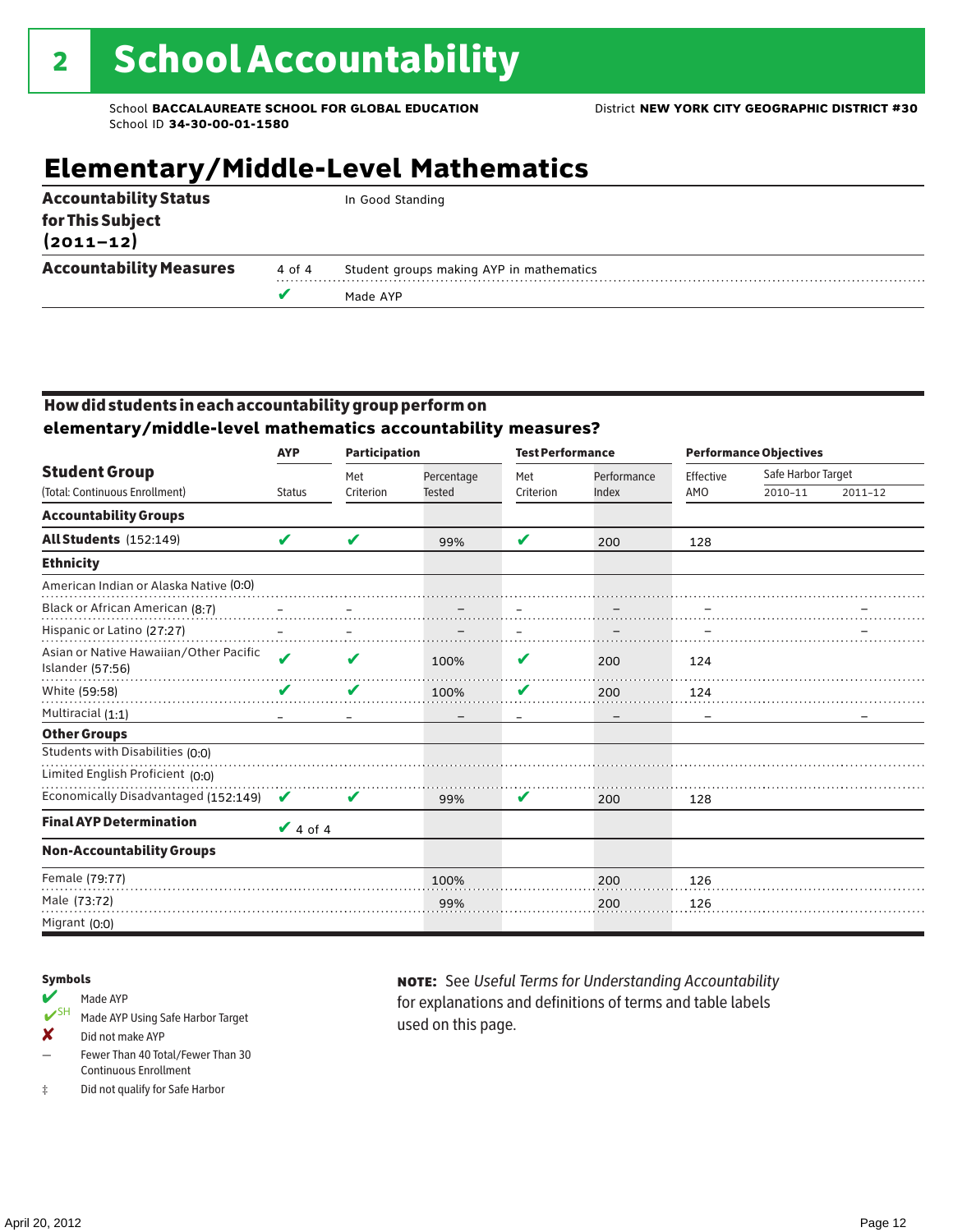# Elementary/Middle-Level Science

| <b>Accountability Status</b>   |        | In Good Standing                     |  |  |  |
|--------------------------------|--------|--------------------------------------|--|--|--|
| for This Subject<br>(2011–12)  |        |                                      |  |  |  |
| <b>Accountability Measures</b> | 1 of 1 | Student groups making AYP in science |  |  |  |
|                                |        | Made AYP                             |  |  |  |
|                                |        |                                      |  |  |  |

## How did students in each accountability group perform on elementary/middle-level science accountability measures?

|                                                                      | <b>AYP</b>    |               |           | <b>Participation</b> |           | <b>Test Performance</b> | <b>Performance Objectives</b> |                 |                 |
|----------------------------------------------------------------------|---------------|---------------|-----------|----------------------|-----------|-------------------------|-------------------------------|-----------------|-----------------|
| <b>Student Group</b>                                                 |               | Safe Harbor   | Met       | Percentage           | Met       | Performance             | State                         | Progress Target |                 |
| (Total: Continuous Enrollment)                                       | <b>Status</b> | Qualification | Criterion | <b>Tested</b>        | Criterion | Index                   | Standard                      |                 | 2010-11 2011-12 |
| <b>Accountability Groups</b>                                         |               |               |           |                      |           |                         |                               |                 |                 |
| All Students (72:71)                                                 | V             | Oualified     | V         | 99%                  | V         | 200                     | 100                           |                 |                 |
| <b>Ethnicity</b>                                                     |               |               |           |                      |           |                         |                               |                 |                 |
| American Indian or Alaska Native (0:0)                               |               |               |           |                      |           |                         |                               |                 |                 |
| Black or African American (5:4)                                      |               |               |           |                      |           |                         |                               |                 |                 |
| Hispanic or Latino (14:14)                                           |               |               |           |                      |           |                         |                               |                 |                 |
| Asian or Native Hawaiian/Other Pacific<br>Islander (19:19)           |               |               |           |                      |           |                         |                               |                 |                 |
| White (34:34)                                                        |               | Oualified     |           |                      | V         | 200                     | 100                           |                 |                 |
| Multiracial (0:0)                                                    |               |               |           |                      |           |                         |                               |                 |                 |
| <b>Other Groups</b>                                                  |               |               |           |                      |           |                         |                               |                 |                 |
| Students with Disabilities (0:0)<br>Limited English Proficient (0:0) |               |               |           |                      |           |                         |                               |                 |                 |
| Economically Disadvantaged (72:71)                                   |               | Qualified     | V         | 99%                  | V         | 200                     | 100                           |                 |                 |
| <b>Final AYP Determination</b>                                       | $\vee$ 1 of 1 |               |           |                      |           |                         |                               |                 |                 |
| <b>Non-Accountability Groups</b>                                     |               |               |           |                      |           |                         |                               |                 |                 |
| Female (36:36)                                                       |               |               |           |                      |           | 200                     | 100                           |                 |                 |
| Male (36:35)                                                         |               |               |           |                      |           | 200                     | 100                           |                 |                 |
| Migrant (0:0)                                                        |               |               |           |                      |           |                         |                               |                 |                 |

## Symbols

 $M$  Made AYP

✘ Did not make AYP

Fewer Than 40 Total/Fewer Than 30 Continuous Enrollment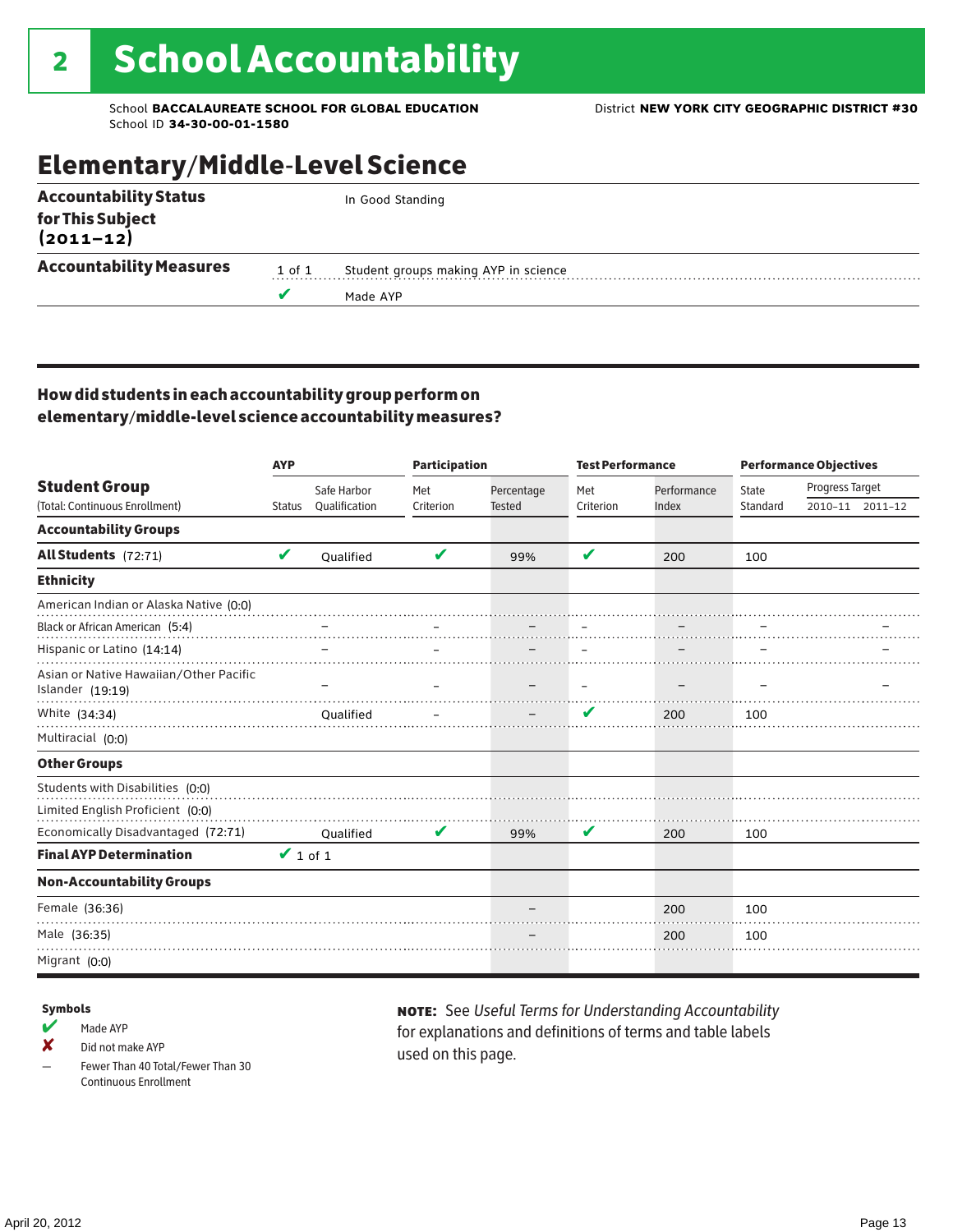# **Secondary-Level English Language Arts**

|                                   |        | Made AYP                                           |
|-----------------------------------|--------|----------------------------------------------------|
| <b>Accountability Measures</b>    | 2 of 2 | Student groups making AYP in English language arts |
| for This Subject<br>$(2011 - 12)$ |        |                                                    |
| <b>Accountability Status</b>      |        | In Good Standing                                   |

## How did students in each accountability group perform on **secondary-level English language arts accountability measures?**

|                                                            | <b>AYP</b>    | <b>Participation</b> |                             |                  | <b>Test Performance</b> |                  | <b>Performance Objectives</b> |         |  |
|------------------------------------------------------------|---------------|----------------------|-----------------------------|------------------|-------------------------|------------------|-------------------------------|---------|--|
| <b>Student Group</b><br>(12th Graders: 2007 Cohort)        | <b>Status</b> | Met<br>Criterion     | Percentage<br><b>Tested</b> | Met<br>Criterion | Performance<br>Index    | Effective<br>AMO | Safe Harbor Target<br>2010-11 | 2011-12 |  |
| <b>Accountability Groups</b>                               |               |                      |                             |                  |                         |                  |                               |         |  |
| All Students (64:63)                                       | $\mathbf{v}$  | V                    | 100%                        | V                | 200                     | 171              |                               |         |  |
| <b>Ethnicity</b>                                           |               |                      |                             |                  |                         |                  |                               |         |  |
| American Indian or Alaska Native (0:0)                     |               |                      |                             |                  |                         |                  |                               |         |  |
| Black or African American (5:5)                            |               |                      |                             |                  |                         |                  |                               |         |  |
| Hispanic or Latino (21:20)                                 |               |                      |                             |                  |                         |                  |                               |         |  |
| Asian or Native Hawaiian/Other Pacific<br>Islander (12:12) |               |                      |                             |                  |                         |                  |                               |         |  |
| White (26:26)                                              |               |                      |                             |                  |                         |                  |                               |         |  |
| Multiracial (0:0)                                          |               |                      |                             |                  |                         |                  |                               |         |  |
| <b>Other Groups</b>                                        |               |                      |                             |                  |                         |                  |                               |         |  |
| Students with Disabilities (0:0)                           |               |                      |                             |                  |                         |                  |                               |         |  |
| Limited English Proficient (0:0)                           |               |                      |                             |                  |                         |                  |                               |         |  |
| Economically Disadvantaged (64:63)                         | V             | V                    | 100%                        | V                | 200                     | 171              |                               |         |  |
| <b>Final AYP Determination</b>                             | $\vee$ 2 of 2 |                      |                             |                  |                         |                  |                               |         |  |
| <b>Non-Accountability Groups</b>                           |               |                      |                             |                  |                         |                  |                               |         |  |
| Female (42:41)                                             |               |                      | 100%                        |                  | 200                     | 168              |                               |         |  |
| Male (22:22)                                               |               |                      |                             |                  |                         |                  |                               |         |  |
| Migrant (0:0)                                              |               |                      |                             |                  |                         |                  |                               |         |  |

## Symbols

## Made AYP

- ✔SH Made AYP Using Safe Harbor Target
- ✘ Did not make AYP
- Fewer Than 40 12th Graders/ Fewer Than 30 Cohort
- ‡ Did not qualify for Safe Harbor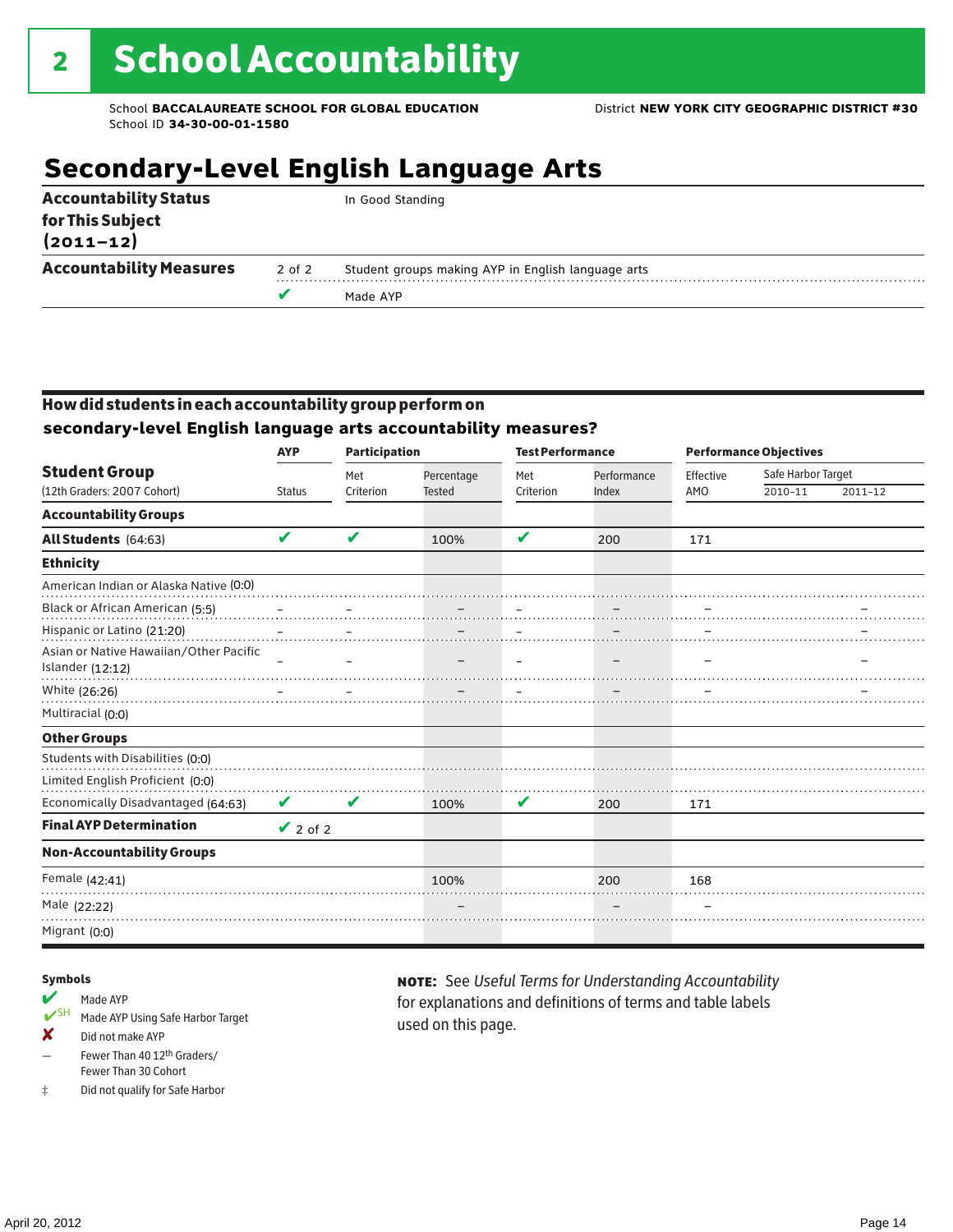# **Secondary-Level Mathematics**

| <b>Accountability Status</b>      |        | In Good Standing                         |
|-----------------------------------|--------|------------------------------------------|
| for This Subject<br>$(2011 - 12)$ |        |                                          |
| <b>Accountability Measures</b>    | 2 of 2 | Student groups making AYP in mathematics |
|                                   |        | Made AYP                                 |

## How did students in each accountability group perform on **secondary-level mathematics accountability measures?**

|                                                     | <b>AYP</b>    | <b>Participation</b> |                             |                  | <b>Test Performance</b> |                  | <b>Performance Objectives</b> |             |  |
|-----------------------------------------------------|---------------|----------------------|-----------------------------|------------------|-------------------------|------------------|-------------------------------|-------------|--|
| <b>Student Group</b><br>(12th Graders: 2007 Cohort) | <b>Status</b> | Met<br>Criterion     | Percentage<br><b>Tested</b> | Met<br>Criterion | Performance<br>Index    | Effective<br>AMO | Safe Harbor Target<br>2010-11 | $2011 - 12$ |  |
| <b>Accountability Groups</b>                        |               |                      |                             |                  |                         |                  |                               |             |  |
| All Students (64:63)                                | V             | V                    | 100%                        | V                | 200                     | 168              |                               |             |  |
| <b>Ethnicity</b>                                    |               |                      |                             |                  |                         |                  |                               |             |  |
| American Indian or Alaska Native (0:0)              |               |                      |                             |                  |                         |                  |                               |             |  |
| Black or African American (5:5)                     |               |                      |                             |                  |                         |                  |                               |             |  |
| Hispanic or Latino (21:20)                          |               |                      |                             |                  |                         |                  |                               |             |  |
| Asian or Native Hawaiian/Other Pacific              |               |                      |                             |                  |                         |                  |                               |             |  |
| Islander (12:12)                                    |               |                      |                             |                  |                         |                  |                               |             |  |
| White (26:26)                                       |               |                      |                             |                  |                         |                  |                               |             |  |
| Multiracial (0:0)                                   |               |                      |                             |                  |                         |                  |                               |             |  |
| <b>Other Groups</b>                                 |               |                      |                             |                  |                         |                  |                               |             |  |
| Students with Disabilities (0:0)                    |               |                      |                             |                  |                         |                  |                               |             |  |
| Limited English Proficient (0:0)                    |               |                      |                             |                  |                         |                  |                               |             |  |
| Economically Disadvantaged (64:63)                  | V             | V                    | 100%                        | V                | 200                     | 168              |                               |             |  |
| <b>Final AYP Determination</b>                      | $\vee$ 2 of 2 |                      |                             |                  |                         |                  |                               |             |  |
| <b>Non-Accountability Groups</b>                    |               |                      |                             |                  |                         |                  |                               |             |  |
| Female (42:41)                                      |               |                      | 100%                        |                  | 200                     | 165              |                               |             |  |
| Male (22:22)                                        |               |                      |                             |                  |                         |                  |                               |             |  |
| Migrant (0:0)                                       |               |                      |                             |                  |                         |                  |                               |             |  |

## Symbols

- Made AYP<br>
SH Made AVP Made AYP Using Safe Harbor Target
- ✘ Did not make AYP
- Fewer Than 40 12th Graders/ Fewer Than 30 Cohort
- ‡ Did not qualify for Safe Harbor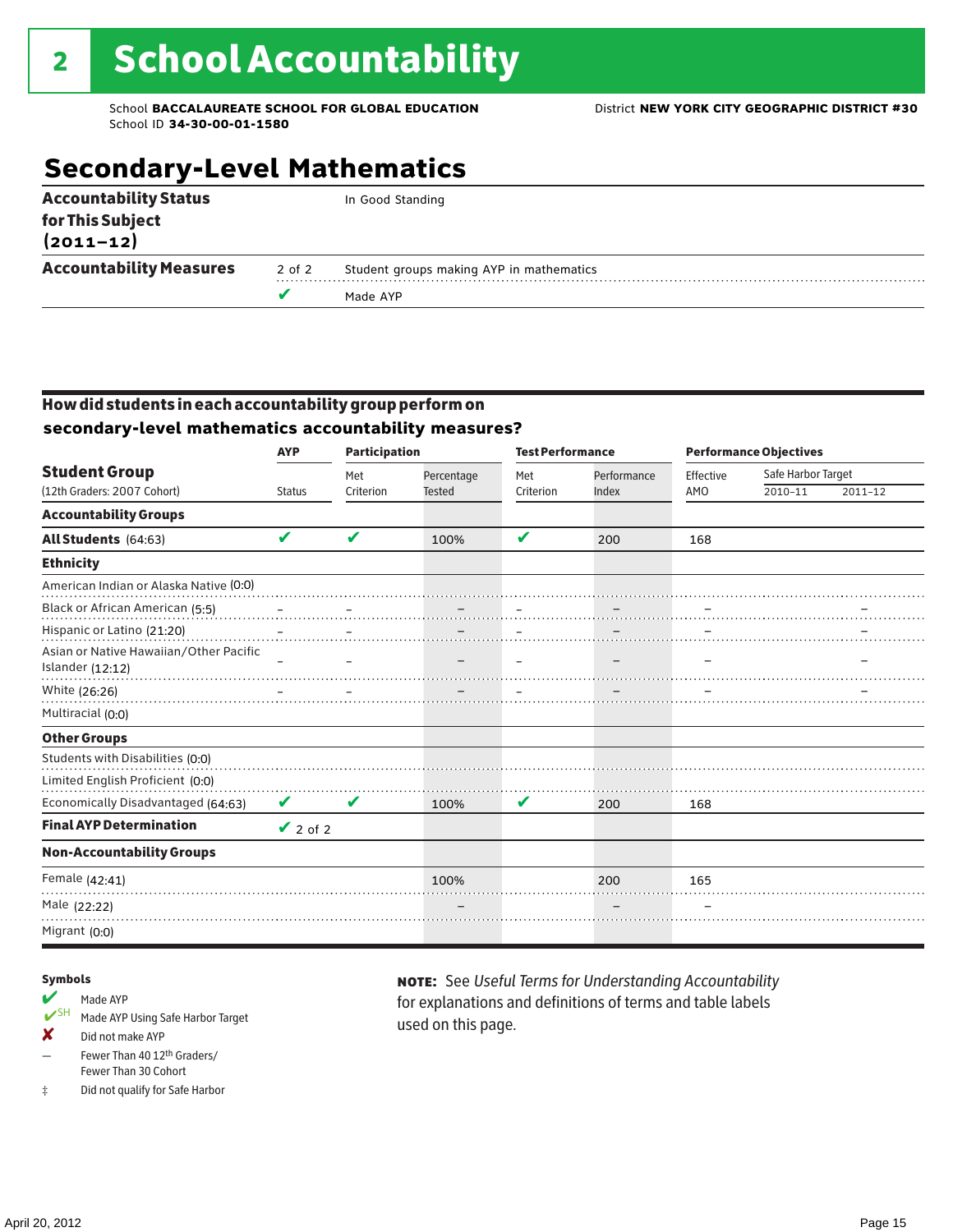# Graduation Rate

| <b>Accountability Status for This</b><br>Indicator $(2011-12)$ |        | In Good Standing                             |
|----------------------------------------------------------------|--------|----------------------------------------------|
| <b>Accountability Measures</b>                                 | 1 of 1 | Student groups making AYP in graduation rate |
|                                                                |        | Made AYP                                     |

## How did students in each accountability group perform on graduation rate accountability measures?

|                                                      | <b>Graduation</b> |           | <b>Objectives</b> |          |                 |
|------------------------------------------------------|-------------------|-----------|-------------------|----------|-----------------|
| <b>Student Group</b>                                 |                   | Met       | Graduation        | State    | Progress Target |
| (2006 Graduation-Rate Total Cohort)                  | AYP               | Criterion | Rate              | Standard | 2010-11         |
| <b>Accountability Groups</b>                         |                   |           |                   |          |                 |
| All Students (72)                                    | V                 | V         | 99%               | 80%      |                 |
| <b>Ethnicity</b>                                     |                   |           |                   |          |                 |
| American Indian or Alaska Native (0)                 |                   |           |                   |          |                 |
| Black or African American (5)                        |                   |           |                   |          |                 |
| Hispanic or Latino (23)                              |                   |           |                   |          |                 |
| Asian or Native Hawaiian/Other Pacific Islander (11) |                   |           |                   |          |                 |
| White (33)                                           |                   |           | 100%              | 80%      |                 |
| Multiracial (0)                                      |                   |           |                   |          |                 |
| <b>Other Groups</b>                                  |                   |           |                   |          |                 |
| Students with Disabilities (0)                       |                   |           |                   |          |                 |
| Limited English Proficient (2)                       |                   |           |                   |          |                 |
| Economically Disadvantaged (72)                      |                   | V         | 99%               | 80%      |                 |
| <b>Final AYP Determination</b>                       | $\vee$ 1 of 1     |           |                   |          |                 |
| <b>Non-Accountability Groups</b>                     |                   |           |                   |          |                 |
| Female (41)                                          |                   |           | 98%               | 80%      |                 |
| Male (31)                                            |                   |           | 100%              | 80%      |                 |
| Migrant $(0)$                                        |                   |           |                   |          |                 |

## Symbols

- Made AYP
- X Did not make AYP
- Fewer than 30 Graduation-Rate Total Cohort

note: See *Useful Terms for Understanding Accountability*  for explanations and definitions of terms and table labels used on this page.

## **Aspirational Goal**

The Board of Regents has set an aspirational goal that 95% of students in each public school and school district will graduate within five years of first entry into grade 9. The graduation rate for the 2006 total cohort through June 2011 (after 5 years) for this school is 99% and, therefore, this school did meet this goal. The aspirational goal does not impact accountability.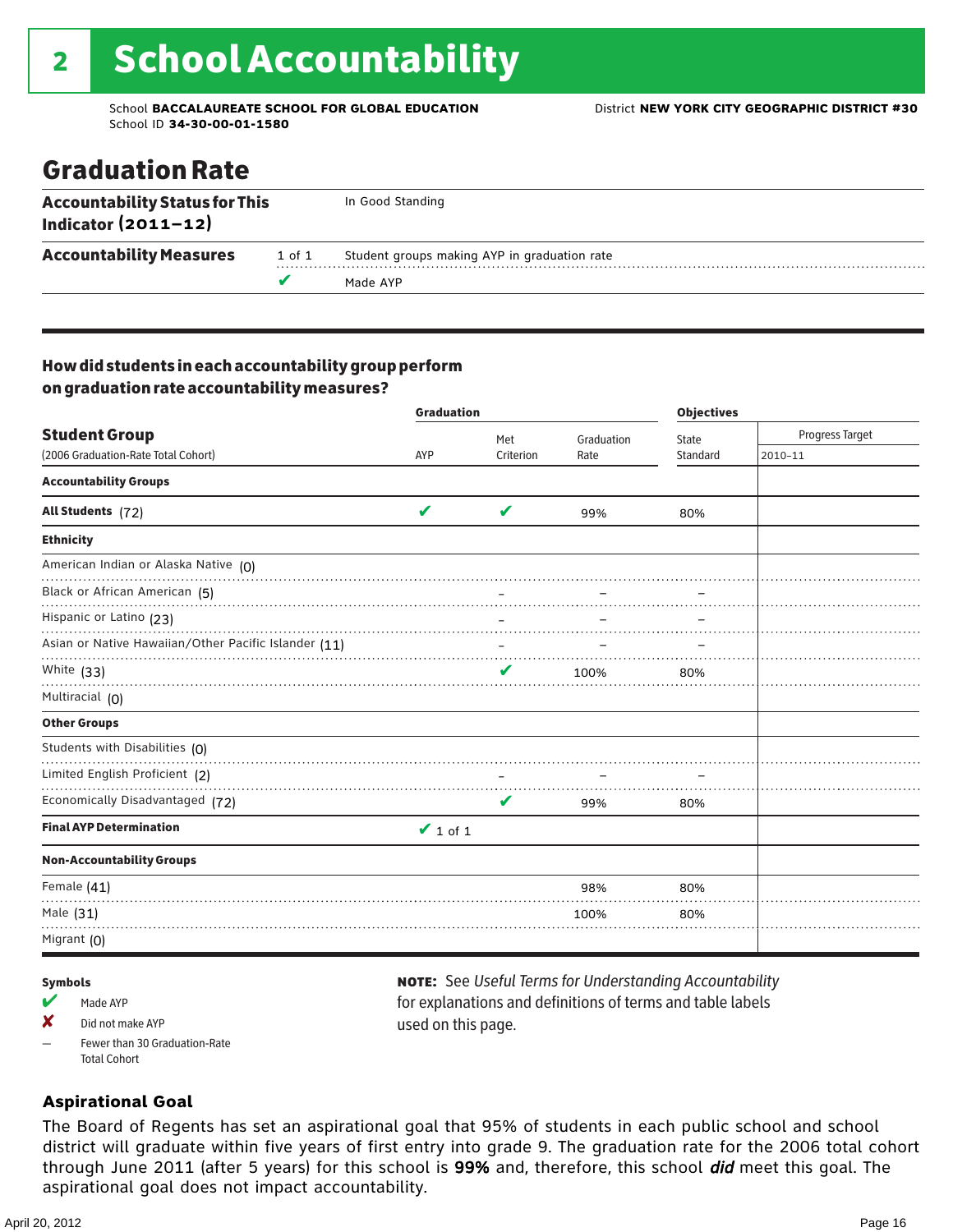# Summary of 2010–11 **School Performance**

Performance on the State assessments in English language arts, mathematics, and science at the elementary and middle levels is reported in terms of mean scores and the percentage of tested students scoring at or above Level 2, Level 3, and Level 4. Performance on the State assessments in ELA and mathematics at the secondary level is reported in terms of the percentage of students in a cohort scoring at these levels.

|                              | Percentage of students that<br>scored at or above Level 3 |                                                           | Total<br>Tested |                      |
|------------------------------|-----------------------------------------------------------|-----------------------------------------------------------|-----------------|----------------------|
| <b>English Language Arts</b> | 0%                                                        | 100%                                                      |                 |                      |
| Grade 7                      | 98%                                                       |                                                           |                 | 80                   |
| Grade 8                      | 99%                                                       |                                                           |                 | 72                   |
| <b>Mathematics</b>           |                                                           |                                                           |                 |                      |
| Grade 7                      | 100%                                                      |                                                           |                 | 80                   |
| Grade 8                      | 100%                                                      |                                                           |                 | 71                   |
|                              |                                                           | Percentage of students that<br>scored at or above Level 3 |                 | 2007 Total<br>Cohort |
| <b>Secondary Level</b>       | 0%                                                        | 50%                                                       | 100%            |                      |
| English                      | 100%                                                      |                                                           |                 | 64                   |
| <b>Mathematics</b>           | 100%                                                      |                                                           |                 | 64                   |

## About the Performance Level Descriptors

## English Language Arts English Language Arts

## Level 1: Below Standard

understanding of the content expected in the subjection of the subjection  $\mathcal{L}$ Student performance does not demonstrate an and skills expected at this grade level. understanding of the English language arts knowledge

## Student performance demonstrates a partial Level 2: Meets Basic Standard understanding of the content expected in the subject of the subject of the subject of the subject of the subject

Student performance demonstrates a partial and skills expected at this grade level. Students performance demonstrates and understanding and understanding and understanding and understanding and u understanding of the English language arts knowledge

## Level 3: Meets Proficiency Standard

Level 4: Meeting Learning Standards with Distinction. the English language arts knowledge and skills expected at this grade level.<br>at this grade level.  $\mathbf{u}$  and  $\mathbf{y}$  and  $\mathbf{u}$  the subjected in the subjected in the subjected in the subjection  $\mathbf{v}$ Student performance demonstrates an understanding of

## Level 4: Exceeds Proficiency Standard

understanding of the English language arts knowledge and skills expected at this grade level.<br>———————————————————— Student performance demonstrates a thorough

## Districts are districts and low need in the low need  $\sim$

## categories based on their ability to meet the special Level 1: Below Standard

Student performance does not demonstrate an understanding of the mathematics content expected at  $\frac{1}{2}$  based on enrollment size and, in some cases, number  $\frac{1}{2}$  and,  $\frac{1}{2}$  and,  $\frac{1}{2}$ 

## $\overline{\phantom{a}}$  students about  $\overline{\phantom{a}}$  . More is about  $\overline{\phantom{a}}$  about  $\overline{\phantom{a}}$  about  $\overline{\phantom{a}}$

the categories can be found in the *Report to the Governor categories* can be found in the *Report to the Govern*or  $\alpha$ *and the Legislature on the Educational Status of the*  Student performance demonstrates a partial understanding of the mathematics content expected at this grade level.

## Level 3: Meets Proficiency Standard

Student performance demonstrates an understanding of the mathematics content expected at this grade level.

## Level 4: Exceeds Proficiency Standard

Student performance demonstrates a thorough understanding of the mathematics content expected at this grade level.  $\mathcal{L}_{\text{max}}$  is performance with that of similar  $\mathcal{L}_{\text{max}}$ 

## schools. The following factors are considered in grouping How are Need/Resource Capacity  $(N/RC)$  categories determined?  $\hphantom{N(2)}\sum_{n=1}^{\infty}\frac{1}{n}$

Districts are divided into high, average, and low need categories based on their ability to meet the special needs of their students with local resources. Districts in the high need category are subdivided into four categories based on enrollment size and, in some cases, number of students per square mile. More information about the categories can be found in the *Report to the Governor* Group: *State's Schools* at www.p12.nysed.gov/irs. *and the Legislature on the Educational Status of the* 

In this section, this school's performance is compared with that of the school district and public schools Statewide.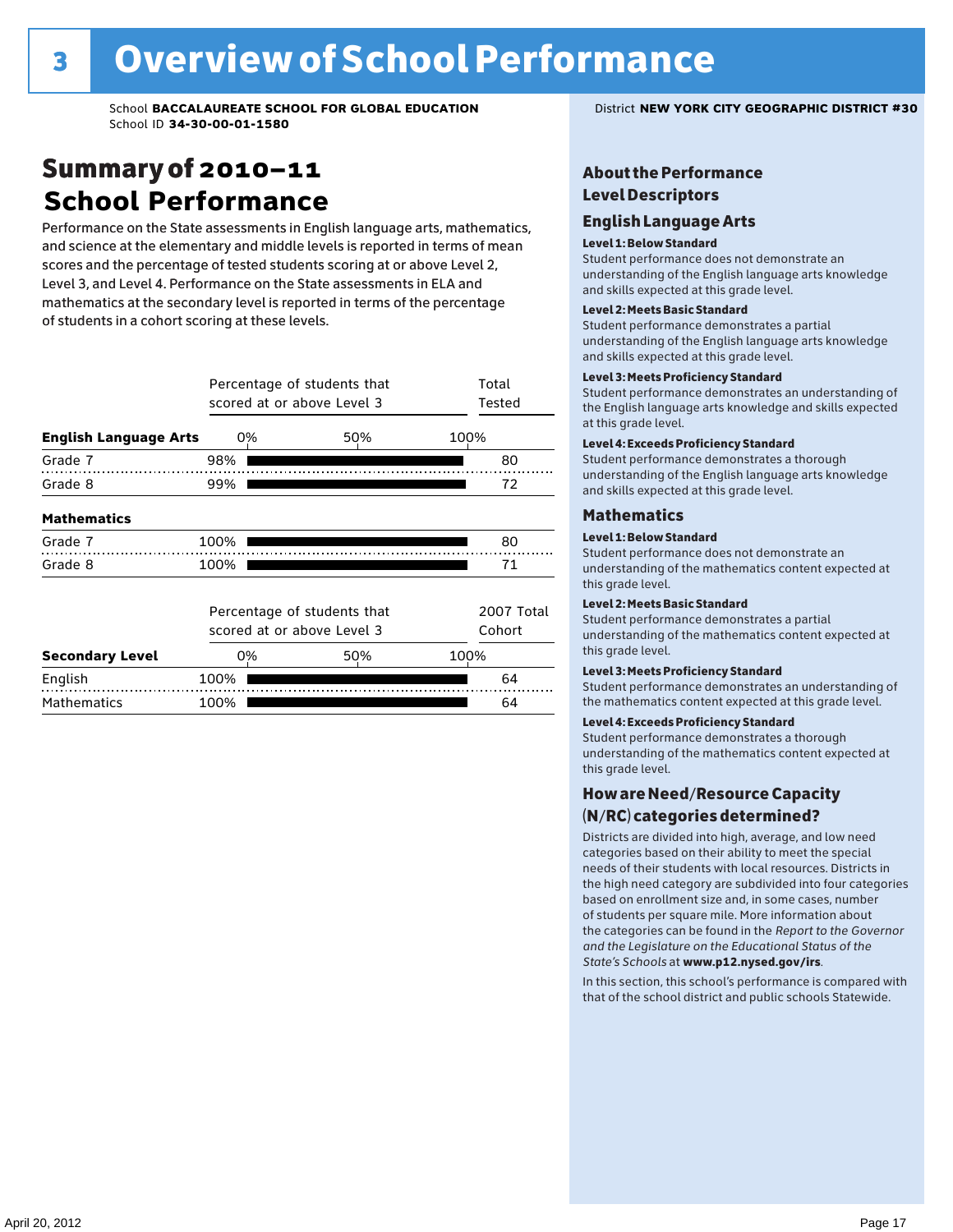# **This School's Results in Grade 7 English Language Arts**

|                                                                    | <b>This School</b>       |                                 | <b>School District</b>               | <b>NY State Public</b>               |  |  |
|--------------------------------------------------------------------|--------------------------|---------------------------------|--------------------------------------|--------------------------------------|--|--|
|                                                                    |                          | Percentage scoring at level(s): | Percentage scoring at level(s):      | Percentage scoring at level(s):      |  |  |
|                                                                    | $2 - 4$                  | $\overline{4}$<br>$3 - 4$       | $2 - 4$<br>$3 - 4$<br>$\overline{4}$ | $3 - 4$<br>$\overline{4}$<br>$2 - 4$ |  |  |
| 2011 Mean Score: 687                                               |                          | *Range: 642-790 665-790 698-790 |                                      |                                      |  |  |
| 2010 Mean Score: 704<br>$\blacksquare$ 2010-11<br>a kat<br>2009-10 | 100%<br>100%100% 98% 95% | 45%<br>18%                      | 91% 88%<br>45% 45%<br>10%<br>3%      | 91% 90%<br>48% 50%<br>11%<br>4%      |  |  |
| Number of Tested Students:                                         | 75<br>80                 | 71<br>34<br>78<br>14            | 26642555<br>13181307<br>305<br>80    |                                      |  |  |

| <b>Results by</b>                               |              | 2010-11 School Year |                                 |     | 2009-10 School Year |         |                                 |     |  |
|-------------------------------------------------|--------------|---------------------|---------------------------------|-----|---------------------|---------|---------------------------------|-----|--|
| <b>Student Group</b>                            | Total        |                     | Percentage scoring at level(s): |     | Total               |         | Percentage scoring at level(s): |     |  |
|                                                 | Tested       | $2 - 4$             | $3 - 4$                         | 4   | Tested              | $2 - 4$ | $3 - 4$                         | 4   |  |
| <b>All Students</b>                             | 80           | 100%                | 98%                             | 18% | 75                  | 100%    | 95%                             | 45% |  |
| Female                                          | 43           | 100%                | 98%                             | 21% | 38                  | 100%    | 100%                            | 53% |  |
| Male                                            | 37           | 100%                | 97%                             | 14% | 37                  | 100%    | 89%                             | 38% |  |
| American Indian or Alaska Native                |              |                     |                                 |     |                     |         |                                 |     |  |
| <b>Black or African American</b>                | 3            |                     |                                 |     | 6                   | 100%    | 83%                             | 33% |  |
| Hispanic or Latino                              | 13           |                     |                                 |     | 16                  | 100%    | 94%                             | 19% |  |
| Asian or Native Hawaiian/Other Pacific Islander | 38           | 100%                | 97%                             | 18% | 18                  | 100%    | 100%                            | 61% |  |
| White                                           | 25           | 100%                | 100%                            | 24% | 35                  | 100%    | 94%                             | 51% |  |
| Multiracial                                     | $\mathbf{1}$ |                     |                                 |     |                     |         |                                 |     |  |
| Small Group Totals                              | 17           | 100%                | 94%                             | 6%  |                     |         |                                 |     |  |
| <b>General-Education Students</b>               | 80           | 100%                | 98%                             | 18% | 75                  | 100%    | 95%                             | 45% |  |
| <b>Students with Disabilities</b>               |              |                     |                                 |     |                     |         |                                 |     |  |
| <b>English Proficient</b>                       | 80           | 100%                | 98%                             | 18% | 75                  | 100%    | 95%                             | 45% |  |
| Limited English Proficient                      |              |                     |                                 |     |                     |         |                                 |     |  |
| Economically Disadvantaged                      | 80           | 100%                | 98%                             | 18% | 75                  | 100%    | 95%                             | 45% |  |
| Not Disadvantaged                               |              |                     |                                 |     |                     |         |                                 |     |  |
| Migrant                                         |              |                     |                                 |     |                     |         |                                 |     |  |
| Not Migrant                                     | 80           | 100%                | 98%                             | 18% | 75                  | 100%    | 95%                             | 45% |  |

**NOTES** 

The – symbol indicates that data for a group of students have been suppressed. If a group has fewer than five students,<br>data for that group and the next smallest group(s) are suppressed to protect the privacy of individual

| * These ranges are for 2010-11 data only. Ranges for the 2009-10 data are available in the 2009-10 Accountability and Overview Reports.<br><b>Other</b> |        | 2010-11 School Year         |         |     | 2009-10 School Year |                             |         |     |  |  |  |
|---------------------------------------------------------------------------------------------------------------------------------------------------------|--------|-----------------------------|---------|-----|---------------------|-----------------------------|---------|-----|--|--|--|
| <b>Assessments</b>                                                                                                                                      | Total  | Number scoring at level(s): |         |     | Total               | Number scoring at level(s): |         |     |  |  |  |
|                                                                                                                                                         | Tested | $2 - 4$                     | $3 - 4$ | 4   | Tested              | $2 - 4$                     | $3 - 4$ | 4   |  |  |  |
| New York State Alternate Assessment<br>(NYSAA): Grade 7 Equivalent                                                                                      | 0      |                             |         |     | 0                   |                             |         |     |  |  |  |
| New York State English as a Second Language<br>Achievement Test (NYSESLAT) <sup>t</sup> : Grade 7                                                       | 0      | N/A                         | N/A     | N/A | 0                   | N/A                         | N/A     | N/A |  |  |  |
|                                                                                                                                                         | Total  |                             |         |     | Total               |                             |         |     |  |  |  |
| Recently Arrived LEP Students NOT Tested on<br>the ELA NYSTP: Grade 7                                                                                   | 0      | N/A                         | N/A     | N/A | 0                   | N/A                         | N/A     | N/A |  |  |  |

April 20, 2012 Page 18 † These counts represent recently arrived LEP students who used the NYSESLAT to fulfill the English language arts participation requirement.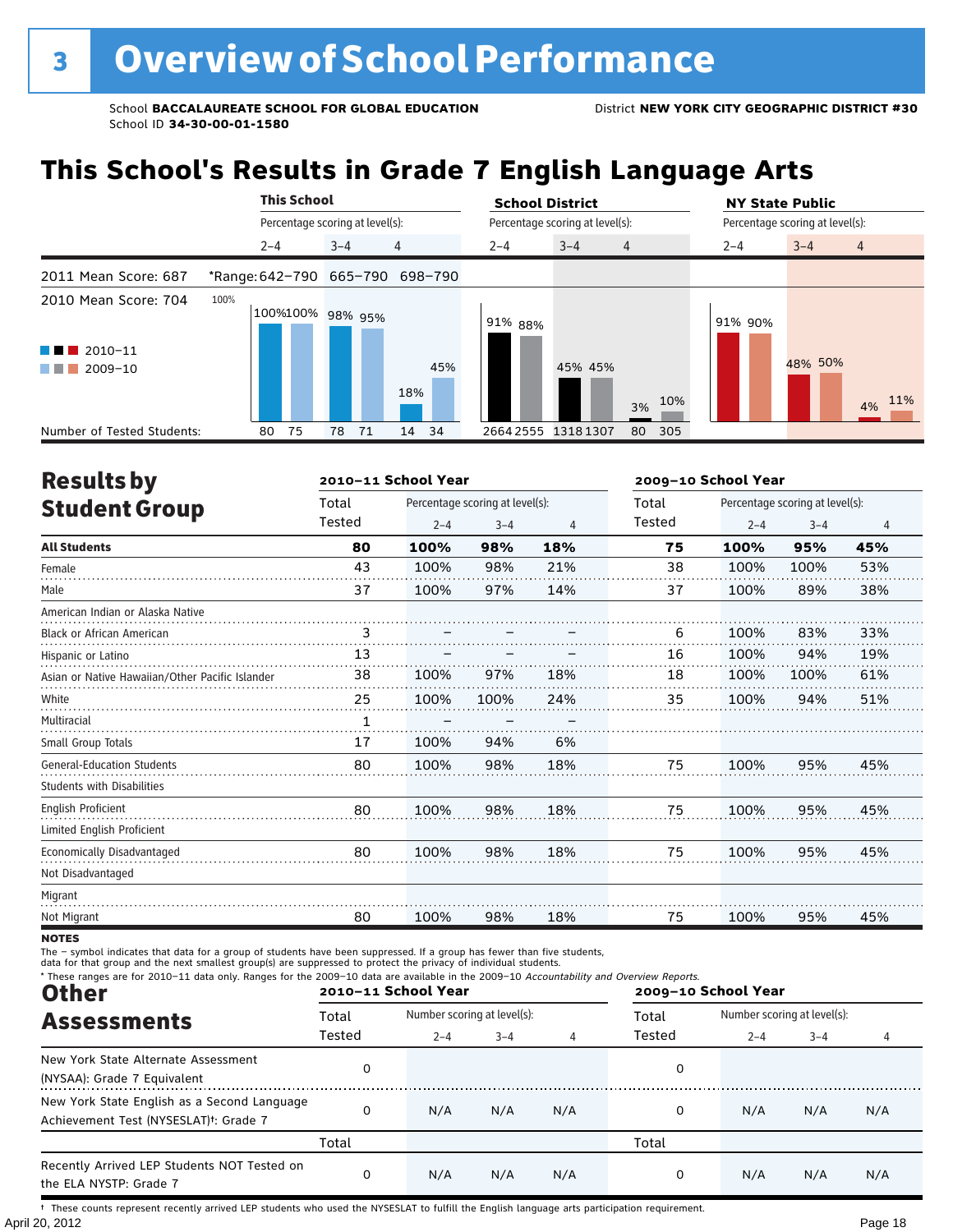# **This School's Results in Grade 7 Mathematics**

|                                                                                            | <b>This School</b>      |                                 |            | <b>School District</b> |                                 |                |         | <b>NY State Public</b>          |                |  |
|--------------------------------------------------------------------------------------------|-------------------------|---------------------------------|------------|------------------------|---------------------------------|----------------|---------|---------------------------------|----------------|--|
|                                                                                            |                         | Percentage scoring at level(s): |            |                        | Percentage scoring at level(s): |                |         | Percentage scoring at level(s): |                |  |
|                                                                                            | $2 - 4$                 | $3 - 4$                         | 4          | $2 - 4$                | $3 - 4$                         | $\overline{4}$ | $2 - 4$ | $3 - 4$                         | $\overline{4}$ |  |
| 2011 Mean Score: 719                                                                       | *Range: 639-800 670-800 |                                 | 694-800    |                        |                                 |                |         |                                 |                |  |
| 2010 Mean Score: 711<br>$\blacksquare$ 2010-11<br><b>Contract Contract</b><br>2009-10<br>. | 100%                    | 100%100% 100%100%               | 93%<br>79% | 94% 92%                | 67% 63%                         | 32% 32%        | 92% 92% | 65% 62%                         | 30% 29%        |  |
| Number of Tested Students:                                                                 | 75<br>80                | 75<br>80                        | 59<br>74   | 28732774               | 2050 1912                       | 974 978        |         |                                 |                |  |

| <b>Results by</b>                               |        | 2010-11 School Year |                                 |      | 2009-10 School Year |         |                                 |                |
|-------------------------------------------------|--------|---------------------|---------------------------------|------|---------------------|---------|---------------------------------|----------------|
| <b>Student Group</b>                            | Total  |                     | Percentage scoring at level(s): |      | Total               |         | Percentage scoring at level(s): |                |
|                                                 | Tested | $2 - 4$             | $3 - 4$                         | 4    | Tested              | $2 - 4$ | $3 - 4$                         | $\overline{4}$ |
| <b>All Students</b>                             | 80     | 100%                | 100%                            | 93%  | 75                  | 100%    | 100%                            | 79%            |
| Female                                          | 43     | 100%                | 100%                            | 93%  | 38                  | 100%    | 100%                            | 82%            |
| Male                                            | 37     | 100%                | 100%                            | 92%  | 37                  | 100%    | 100%                            | 76%            |
| American Indian or Alaska Native                |        |                     |                                 |      |                     |         |                                 |                |
| Black or African American                       | 3      |                     |                                 |      | 6                   | 100%    | 100%                            | 67%            |
| Hispanic or Latino                              | 13     |                     |                                 |      | 16                  | 100%    | 100%                            | 63%            |
| Asian or Native Hawaiian/Other Pacific Islander | 38     | 100%                | 100%                            | 100% | 18                  | 100%    | 100%                            | 94%            |
| White                                           | 25     | 100%                | 100%                            | 92%  | 35                  | 100%    | 100%                            | 80%            |
| Multiracial                                     | 1      |                     |                                 |      |                     |         |                                 |                |
| Small Group Totals                              | 17     | 100%                | 100%                            | 76%  |                     |         |                                 |                |
| <b>General-Education Students</b>               | 80     | 100%                | 100%                            | 93%  | 75                  | 100%    | 100%                            | 79%            |
| <b>Students with Disabilities</b>               |        |                     |                                 |      |                     |         |                                 |                |
| <b>English Proficient</b>                       | 80     | 100%                | 100%                            | 93%  | 75                  | 100%    | 100%                            | 79%            |
| Limited English Proficient                      |        |                     |                                 |      |                     |         |                                 |                |
| Economically Disadvantaged                      | 80     | 100%                | 100%                            | 93%  | 75                  | 100%    | 100%                            | 79%            |
| Not Disadvantaged                               |        |                     |                                 |      |                     |         |                                 |                |
| Migrant                                         |        |                     |                                 |      |                     |         |                                 |                |
| Not Migrant                                     | 80     | 100%                | 100%                            | 93%  | 75                  | 100%    | 100%                            | 79%            |
| <b>NOTES</b>                                    |        |                     |                                 |      |                     |         |                                 |                |

notes

The – symbol indicates that data for a group of students have been suppressed. If a group has fewer than five students,

data for that group and the next smallest group(s) are suppressed to protect the privacy of individual students.

| * These ranges are for 2010-11 data only. Ranges for the 2009-10 data are available in the 2009-10 Accountability and Overview Reports.<br><b>Other</b> |                 | 2010-11 School Year                    |         |                 | 2009-10 School Year                    |         |  |  |  |  |  |
|---------------------------------------------------------------------------------------------------------------------------------------------------------|-----------------|----------------------------------------|---------|-----------------|----------------------------------------|---------|--|--|--|--|--|
| <b>Assessments</b>                                                                                                                                      | Total<br>Tested | Number scoring at level(s):<br>$2 - 4$ | $3 - 4$ | Total<br>Tested | Number scoring at level(s):<br>$2 - 4$ | $3 - 4$ |  |  |  |  |  |
| New York State Alternate Assessment<br>(NYSAA): Grade 7 Equivalent                                                                                      |                 |                                        |         |                 |                                        |         |  |  |  |  |  |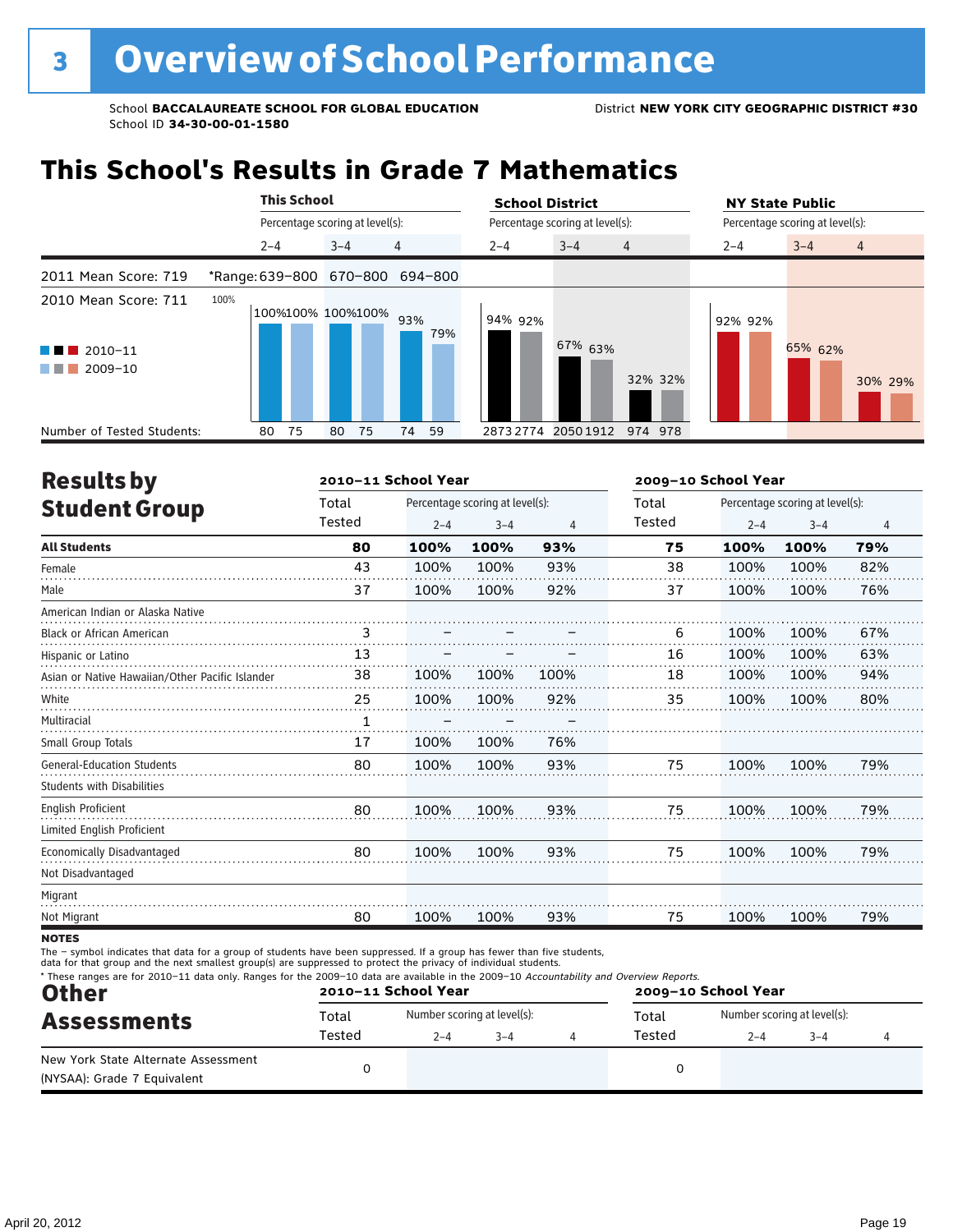# **This School's Results in Grade 8 English Language Arts**

|                            | <b>This School</b>       |                                 |                                 | <b>School District</b> |                                 | <b>NY State Public</b>          |                |
|----------------------------|--------------------------|---------------------------------|---------------------------------|------------------------|---------------------------------|---------------------------------|----------------|
|                            |                          | Percentage scoring at level(s): |                                 |                        | Percentage scoring at level(s): | Percentage scoring at level(s): |                |
|                            | $2 - 4$                  | $3 - 4$                         | 4                               | $2 - 4$                | $3 - 4$<br>$\overline{4}$       | $3 - 4$<br>$2 - 4$              | $\overline{4}$ |
| 2011 Mean Score: 683       |                          |                                 | *Range: 628-790 658-790 699-790 |                        |                                 |                                 |                |
| 2010 Mean Score: 689       | 100%<br>100%100% 99% 96% |                                 |                                 | 92% 91%                |                                 | 92% 91%                         |                |
| $\blacksquare$ 2010-11     |                          |                                 |                                 |                        |                                 | 47% 51%                         |                |
| 2009-10<br>a sa Tan        |                          |                                 | 30%<br>13%                      |                        | 43% 45%<br>6%<br>1%             |                                 | 2% 8%          |
| Number of Tested Students: | 73<br>72                 | 71                              | 70<br>22<br>9                   | 27192631               | 12621313<br>41 184              |                                 |                |

| <b>Results by</b>                               |        | 2010-11 School Year |                                 |     |        | 2009-10 School Year | Percentage scoring at level(s):<br>$2 - 4$<br>$3 - 4$<br>4 |     |  |  |  |
|-------------------------------------------------|--------|---------------------|---------------------------------|-----|--------|---------------------|------------------------------------------------------------|-----|--|--|--|
| <b>Student Group</b>                            | Total  |                     | Percentage scoring at level(s): |     | Total  |                     |                                                            |     |  |  |  |
|                                                 | Tested | $2 - 4$             | $3 - 4$                         | 4   | Tested |                     |                                                            |     |  |  |  |
| <b>All Students</b>                             | 72     | 100%                | 99%                             | 13% | 73     | 100%                | 96%                                                        | 30% |  |  |  |
| Female                                          | 36     | 100%                | 100%                            | 19% | 38     | 100%                | 100%                                                       | 37% |  |  |  |
| Male                                            | 36     | 100%                | 97%                             | 6%  | 35     | 100%                | 91%                                                        | 23% |  |  |  |
| American Indian or Alaska Native                |        |                     |                                 |     |        |                     |                                                            |     |  |  |  |
| <b>Black or African American</b>                | 5      | 100%                | 80%                             | 0%  |        |                     |                                                            |     |  |  |  |
| Hispanic or Latino                              | 14     | 100%                | 100%                            | 0%  | 14     | 100%                | 93%                                                        | 21% |  |  |  |
| Asian or Native Hawaiian/Other Pacific Islander | 19     | 100%                | 100%                            | 5%  | 34     | 100%                | 97%                                                        | 35% |  |  |  |
| White                                           | 34     | 100%                | 100%                            | 24% | 25     | 100%                | 96%                                                        | 28% |  |  |  |
| Multiracial                                     |        |                     |                                 |     |        |                     |                                                            |     |  |  |  |
| Small Group Totals                              |        |                     |                                 |     |        |                     |                                                            |     |  |  |  |
| <b>General-Education Students</b>               | 72     | 100%                | 99%                             | 13% | 73     | 100%                | 96%                                                        | 30% |  |  |  |
| <b>Students with Disabilities</b>               |        |                     |                                 |     |        |                     |                                                            |     |  |  |  |
| <b>English Proficient</b>                       | 72     | 100%                | 99%                             | 13% | 73     | 100%                | 96%                                                        | 30% |  |  |  |
| Limited English Proficient                      |        |                     |                                 |     |        |                     |                                                            |     |  |  |  |
| Economically Disadvantaged                      | 72     | 100%                | 99%                             | 13% | 73     | 100%                | 96%                                                        | 30% |  |  |  |
| Not Disadvantaged                               |        |                     |                                 |     |        |                     |                                                            |     |  |  |  |
| Migrant                                         |        |                     |                                 |     |        |                     |                                                            |     |  |  |  |
| Not Migrant                                     | 72     | 100%                | 99%                             | 13% | 73     | 100%                | 96%                                                        | 30% |  |  |  |
|                                                 |        |                     |                                 |     |        |                     |                                                            |     |  |  |  |

## **NOTES**

The – symbol indicates that data for a group of students have been suppressed. If a group has fewer than five students,<br>data for that group and the next smallest group(s) are suppressed to protect the privacy of individual

| * These ranges are for 2010-11 data only. Ranges for the 2009-10 data are available in the 2009-10 Accountability and Overview Reports.<br><b>Other</b> |        | 2010-11 School Year         |         |     | 2009-10 School Year |                             |         |     |  |  |  |  |
|---------------------------------------------------------------------------------------------------------------------------------------------------------|--------|-----------------------------|---------|-----|---------------------|-----------------------------|---------|-----|--|--|--|--|
| <b>Assessments</b>                                                                                                                                      | Total  | Number scoring at level(s): |         |     | Total               | Number scoring at level(s): |         |     |  |  |  |  |
|                                                                                                                                                         | Tested | $2 - 4$                     | $3 - 4$ | 4   | Tested              | $2 - 4$                     | $3 - 4$ |     |  |  |  |  |
| New York State Alternate Assessment<br>(NYSAA): Grade 8 Equivalent                                                                                      | 0      |                             |         |     | 0                   |                             |         |     |  |  |  |  |
| New York State English as a Second Language<br>Achievement Test (NYSESLAT) <sup>+</sup> : Grade 8                                                       | 0      | N/A                         | N/A     | N/A | 0                   | N/A                         | N/A     | N/A |  |  |  |  |
|                                                                                                                                                         | Total  |                             |         |     | Total               |                             |         |     |  |  |  |  |
| Recently Arrived LEP Students NOT Tested on<br>the ELA NYSTP: Grade 8                                                                                   | 0      | N/A                         | N/A     | N/A | 0                   | N/A                         | N/A     | N/A |  |  |  |  |

April 20, 2012 Page 20 † These counts represent recently arrived LEP students who used the NYSESLAT to fulfill the English language arts participation requirement.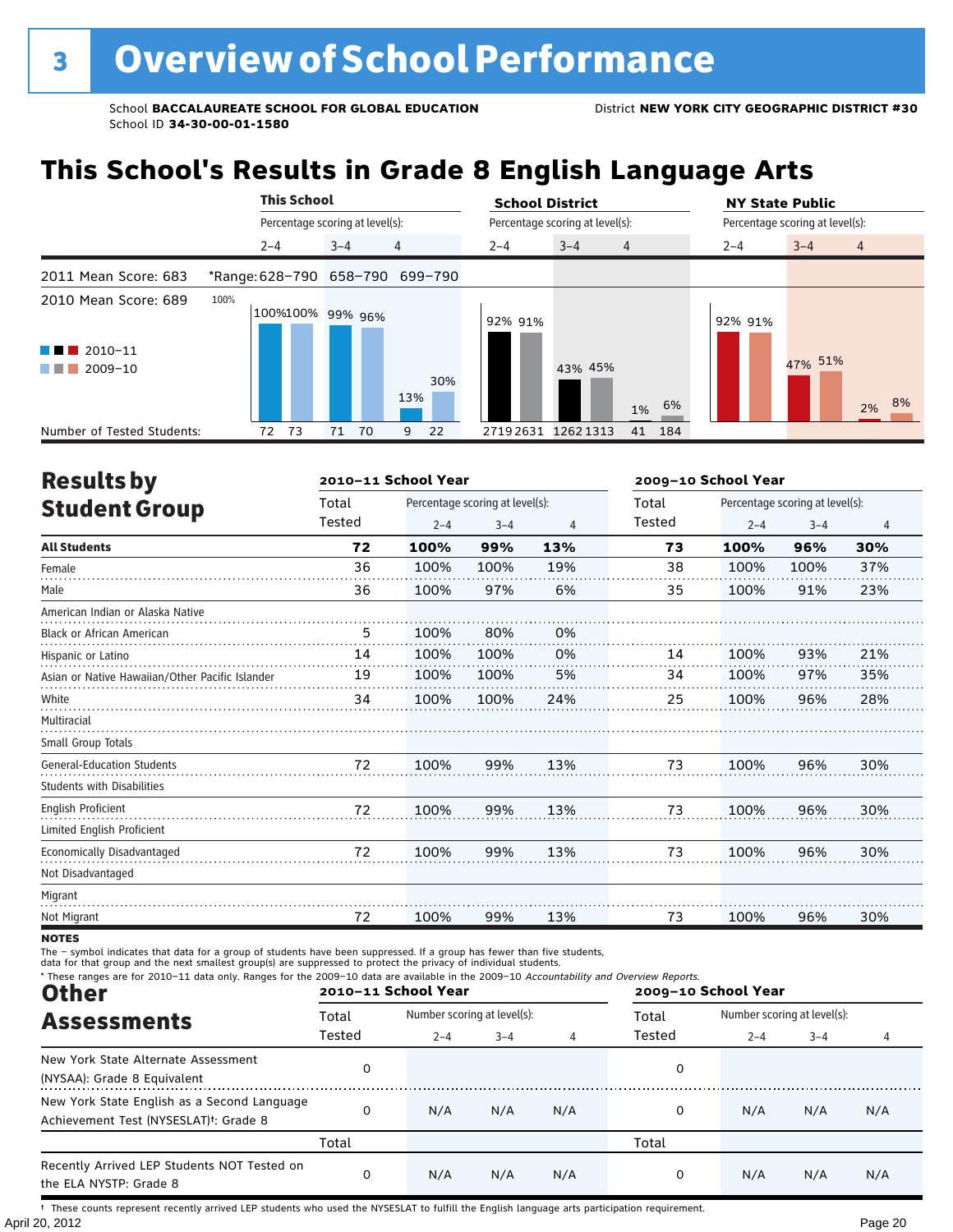# **This School's Results in Grade 8 Mathematics**

|                                                                            |         | <b>This School</b>              |                   |                                 | <b>School District</b> |                                 |         | <b>NY State Public</b>          |  |  |  |
|----------------------------------------------------------------------------|---------|---------------------------------|-------------------|---------------------------------|------------------------|---------------------------------|---------|---------------------------------|--|--|--|
|                                                                            |         | Percentage scoring at level(s): |                   |                                 |                        | Percentage scoring at level(s): |         | Percentage scoring at level(s): |  |  |  |
|                                                                            | $2 - 4$ |                                 | $3 - 4$           | 4                               | $2 - 4$                | $3 - 4$<br>$\overline{4}$       | $2 - 4$ | $3 - 4$<br>$\overline{4}$       |  |  |  |
| 2011 Mean Score: 707                                                       |         |                                 |                   | *Range: 639-775 674-775 704-775 |                        |                                 |         |                                 |  |  |  |
| 2010 Mean Score: 699<br>$2010 - 11$<br><b>Contract Contract</b><br>2009-10 | 100%    |                                 | 100%100% 100% 95% | 52%<br>29%                      | 95% 93%                | 64% 58%<br>22% 23%              | 91% 91% | 60% 55%<br>18% 18%              |  |  |  |
| Number of Tested Students:                                                 | 71      | 73                              | 69<br>71          | 37<br>-21                       | 28872775               | 19471715<br>684 685             |         |                                 |  |  |  |

| <b>Results by</b>                               |               | 2010-11 School Year |                                 |                |               | 2009-10 School Year |                                 |                |  |  |  |
|-------------------------------------------------|---------------|---------------------|---------------------------------|----------------|---------------|---------------------|---------------------------------|----------------|--|--|--|
| <b>Student Group</b>                            | Total         |                     | Percentage scoring at level(s): |                | Total         |                     | Percentage scoring at level(s): |                |  |  |  |
|                                                 | <b>Tested</b> | $2 - 4$             | $3 - 4$                         | $\overline{4}$ | <b>Tested</b> | $2 - 4$             | $3 - 4$                         | $\overline{4}$ |  |  |  |
| <b>All Students</b>                             | 71            | 100%                | 100%                            | 52%            | 73            | 100%                | 95%                             | 29%            |  |  |  |
| Female                                          | 36            | 100%                | 100%                            | 47%            | 38            | 100%                | 95%                             | 32%            |  |  |  |
| Male                                            | 35            | 100%                | 100%                            | 57%            | 35            | 100%                | 94%                             | 26%            |  |  |  |
| American Indian or Alaska Native                |               |                     |                                 |                |               |                     |                                 |                |  |  |  |
| <b>Black or African American</b>                | 4             |                     |                                 |                |               |                     |                                 |                |  |  |  |
| Hispanic or Latino                              | 14            |                     |                                 |                | 14            | 100%                | 93%                             | 21%            |  |  |  |
| Asian or Native Hawaiian/Other Pacific Islander | 19            | 100%                | 100%                            | 84%            | 34            | 100%                | 97%                             | 32%            |  |  |  |
| White                                           | 34            | 100%                | 100%                            | 44%            | 25            | 100%                | 92%                             | 28%            |  |  |  |
| Multiracial                                     |               |                     |                                 |                |               |                     |                                 |                |  |  |  |
| Small Group Totals                              | 18            | 100%                | 100%                            | 33%            |               |                     |                                 |                |  |  |  |
| <b>General-Education Students</b>               | 71            | 100%                | 100%                            | 52%            | 73            | 100%                | 95%                             | 29%            |  |  |  |
| <b>Students with Disabilities</b>               |               |                     |                                 |                |               |                     |                                 |                |  |  |  |
| <b>English Proficient</b>                       | 71            | 100%                | 100%                            | 52%            | 73            | 100%                | 95%                             | 29%            |  |  |  |
| Limited English Proficient                      |               |                     |                                 |                |               |                     |                                 |                |  |  |  |
| Economically Disadvantaged                      | 71            | 100%                | 100%                            | 52%            | 73            | 100%                | 95%                             | 29%            |  |  |  |
| Not Disadvantaged                               |               |                     |                                 |                |               |                     |                                 |                |  |  |  |
| Migrant                                         |               |                     |                                 |                |               |                     |                                 |                |  |  |  |
| Not Migrant                                     | 71            | 100%                | 100%                            | 52%            | 73            | 100%                | 95%                             | 29%            |  |  |  |
| <b>NOTES</b>                                    |               |                     |                                 |                |               |                     |                                 |                |  |  |  |

notes

The – symbol indicates that data for a group of students have been suppressed. If a group has fewer than five students,<br>data for that group and the next smallest group(s) are suppressed to protect the privacy of individual

| <b>Other</b>                                                       | * These ranges are for 2010-11 data only. Ranges for the 2009-10 data are available in the 2009-10 Accountability and Overview Reports.<br>2010-11 School Year<br>2009-10 School Year |         |         |  |        |                             |         |  |
|--------------------------------------------------------------------|---------------------------------------------------------------------------------------------------------------------------------------------------------------------------------------|---------|---------|--|--------|-----------------------------|---------|--|
| <b>Assessments</b>                                                 | Number scoring at level(s):<br>Total                                                                                                                                                  |         |         |  | Total  | Number scoring at level(s): |         |  |
|                                                                    | Tested                                                                                                                                                                                | $2 - 4$ | $3 - 4$ |  | Tested | $2 - 4$                     | $3 - 4$ |  |
| New York State Alternate Assessment<br>(NYSAA): Grade 8 Equivalent |                                                                                                                                                                                       |         |         |  |        |                             |         |  |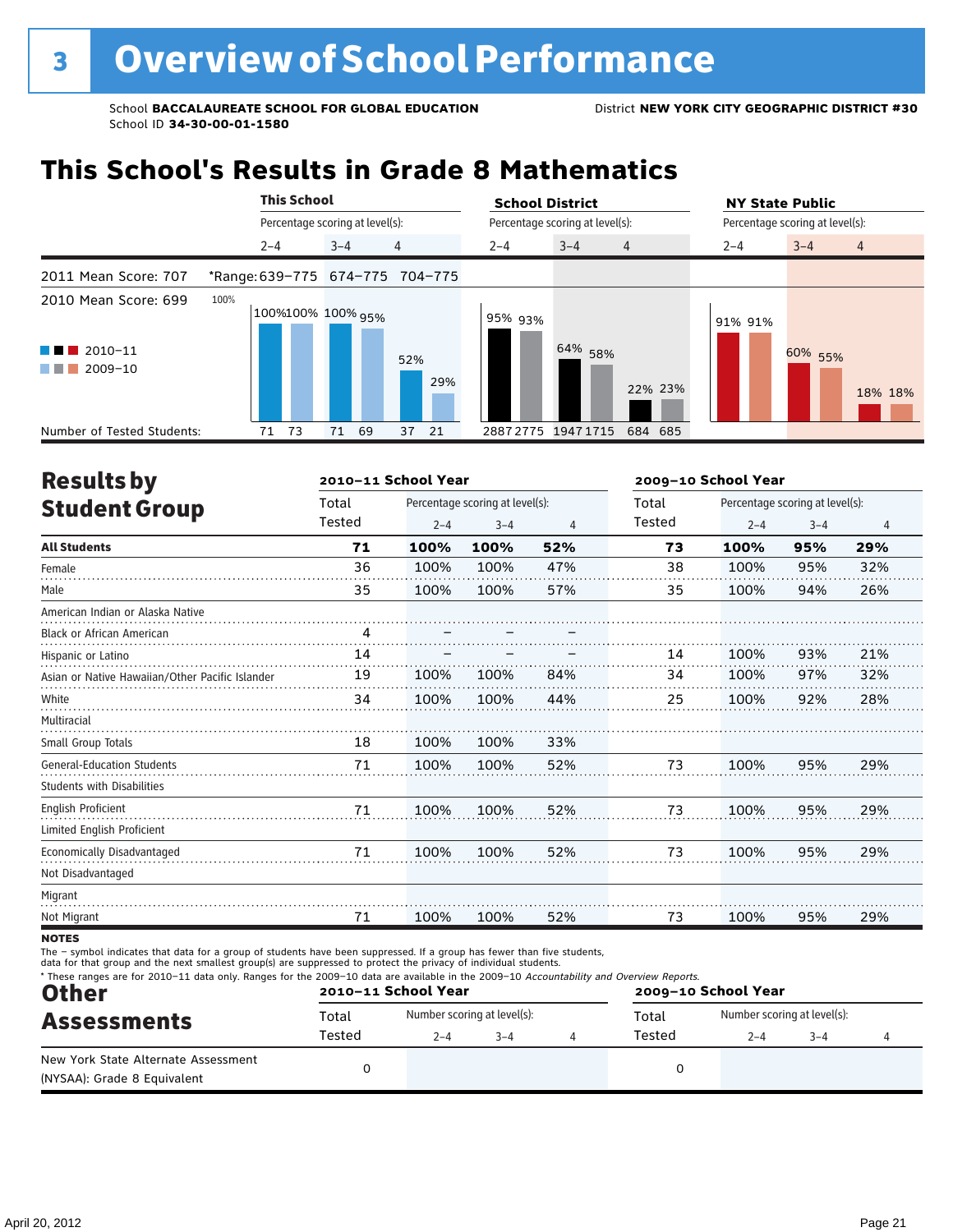# **This School's Total Cohort\* Results in Secondary-Level English after Four Years of Instruction**

|                                                          | <b>This School</b><br>Percentage scoring at level(s):<br>$3 - 4$<br>4<br>$2 - 4$<br>100% 99% 100% 99% |         | <b>School District</b> |                                 | <b>NY State Public</b>          |         |                |  |
|----------------------------------------------------------|-------------------------------------------------------------------------------------------------------|---------|------------------------|---------------------------------|---------------------------------|---------|----------------|--|
|                                                          |                                                                                                       |         |                        | Percentage scoring at level(s): | Percentage scoring at level(s): |         |                |  |
|                                                          |                                                                                                       |         | $2 - 4$                | $3 - 4$<br>$\overline{4}$       | $2 - 4$                         | $3 - 4$ | $\overline{4}$ |  |
| $\blacksquare$ 2007 Cohort<br>$\blacksquare$ 2006 Cohort |                                                                                                       | 58% 61% | 80% 78%                | 76% 75%<br>25%<br>19%           | 83% 82%                         | 80% 79% | 35% 32%        |  |

| <b>Results by</b>                                  | 2007 Cohort           | 2006 Cohort**                   |         |     |                |                                 |         |                |
|----------------------------------------------------|-----------------------|---------------------------------|---------|-----|----------------|---------------------------------|---------|----------------|
| <b>Student Group</b>                               | Number<br>of Students | Percentage scoring at level(s): |         |     | Number         | Percentage scoring at level(s): |         |                |
|                                                    |                       | $2 - 4$                         | $3 - 4$ | 4   | of Students    | $2 - 4$                         | $3 - 4$ | $\overline{4}$ |
| <b>All Students</b>                                | 64                    | 100%                            | 100%    | 58% | 72             | 99%                             | 99%     | 61%            |
| Female                                             | 42                    | 100%                            | 100%    | 52% | 41             | 98%                             | 98%     | 61%            |
| Male                                               | 22                    | 100%                            | 100%    | 68% | 31             | 100%                            | 100%    | 61%            |
| American Indian or Alaska Native                   |                       |                                 |         |     |                |                                 |         |                |
| <b>Black or African American</b>                   | 5                     | 100%                            | 100%    | 40% | 5              | 100%                            | 100%    | 60%            |
| Hispanic or Latino                                 | 21                    | 100%                            | 100%    | 48% | 23             | 96%                             | 96%     | 65%            |
| Asian or Native<br>Hawaiian/Other Pacific Islander | 12                    | 100%                            | 100%    | 58% | 11             | 100%                            | 100%    | 55%            |
| White                                              | 26                    | 100%                            | 100%    | 69% | 33             | 100%                            | 100%    | 61%            |
| Multiracial                                        |                       |                                 |         |     |                |                                 |         |                |
| Small Group Totals                                 |                       |                                 |         |     |                |                                 |         |                |
| <b>General-Education Students</b>                  | 64                    | 100%                            | 100%    | 58% | 72             | 99%                             | 99%     | 61%            |
| <b>Students with Disabilities</b>                  |                       |                                 |         |     |                |                                 |         |                |
| <b>English Proficient</b>                          | 64                    | 100%                            | 100%    | 58% | 70             |                                 |         |                |
| Limited English Proficient                         |                       |                                 |         |     | $\overline{2}$ |                                 |         |                |
| Economically Disadvantaged                         | 64                    | 100%                            | 100%    | 58% | 72             | 99%                             | 99%     | 61%            |
| Not Disadvantaged                                  |                       |                                 |         |     |                |                                 |         |                |
| Migrant                                            |                       |                                 |         |     |                |                                 |         |                |
| Not Migrant                                        | 64                    | 100%                            | 100%    | 58% | 72             | 99%                             | 99%     | 61%            |

### **NOTES**

The – symbol indicates that data for a group of students have been suppressed. If a group has fewer than five students,

data for that group and the next smallest group(s) are suppressed to protect the privacy of individual students.

\* A total cohort consists of all students who first entered Grade 9 in a particular year, and all ungraded students with disabilities who reached their seventeenth birthday in that year, and were enrolled in the school/district for five months. Students are excluded from the cohort if they transferred to another school district, nonpublic school, or criminal justice facility, or left the U.S. and its territories or died before the report date. Statewide total cohort also includes students who were enrolled for fewer than five months.

\*\*2006 cohort data are those reported in the 2009–10 *Accountability and Overview Report*.